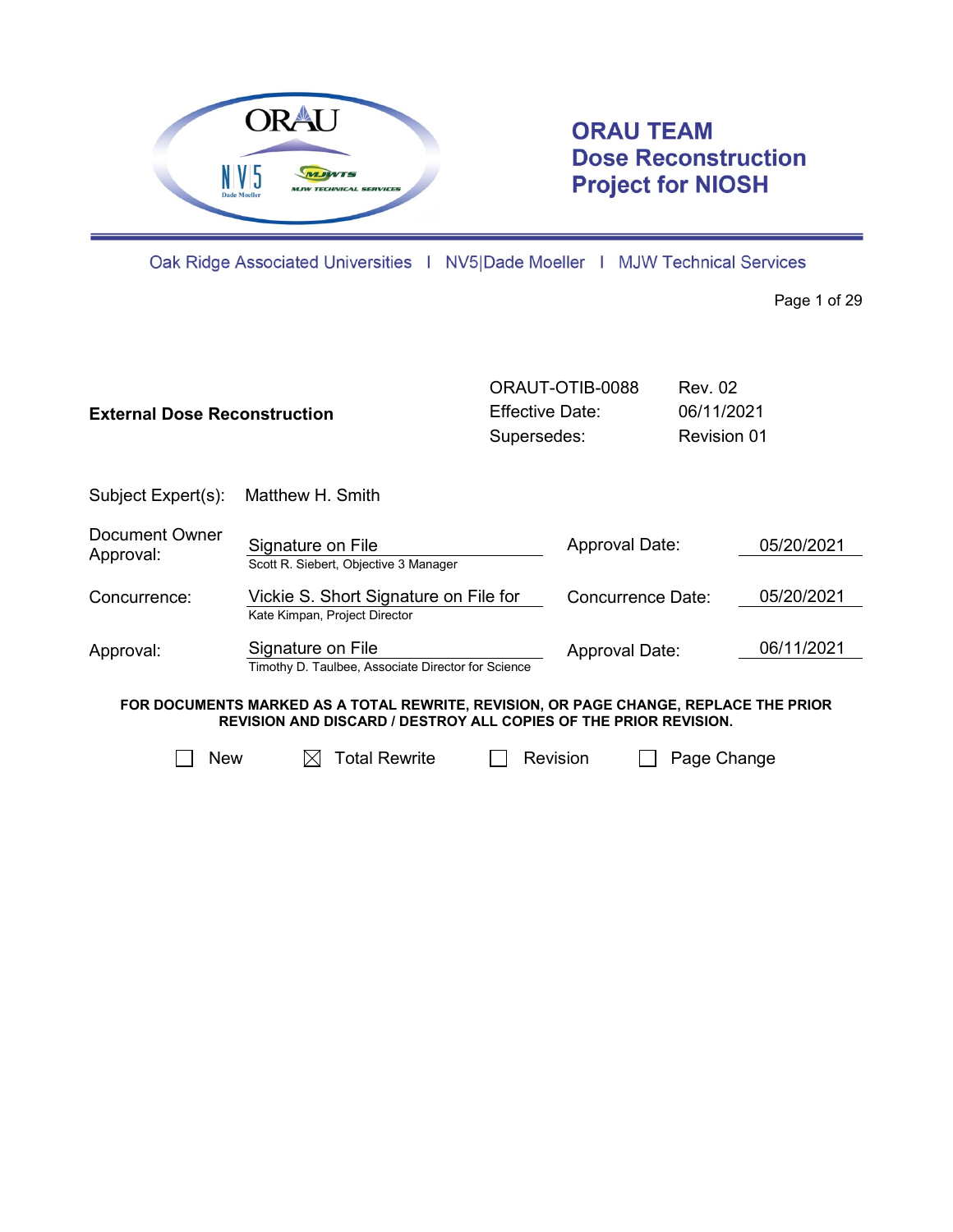| Document No. ORAUT-OTIB-0088 | Revision No. 02 | Effective Date: 06/11/2021 | Page 2 of 29 |
|------------------------------|-----------------|----------------------------|--------------|
|------------------------------|-----------------|----------------------------|--------------|

#### **PUBLICATION RECORD**

| <b>EFFECTIVE</b> | <b>REVISION</b> |                                                                                                                                                                                                                                                                                                                                                                                                                                                                                                                                                                   |
|------------------|-----------------|-------------------------------------------------------------------------------------------------------------------------------------------------------------------------------------------------------------------------------------------------------------------------------------------------------------------------------------------------------------------------------------------------------------------------------------------------------------------------------------------------------------------------------------------------------------------|
| <b>DATE</b>      | <b>NUMBER</b>   | <b>DESCRIPTION</b>                                                                                                                                                                                                                                                                                                                                                                                                                                                                                                                                                |
| 09/14/2018       | 00 <sup>1</sup> | New document initiated to convert ORAUT-PROC-0006, External<br>Dose Reconstruction, to a technical information bulletin. Included<br>information on assignment of onsite ambient dose to facilitate<br>cancellation of ORAUT-PROC-0060. Updated to current dose<br>reconstruction approaches. Incorporated responses to the Advisory<br>Board on Radiation and Worker Health Subcommittee on Procedures<br>Reviews comments about ICD-9 codes. Incorporates formal internal<br>and NIOSH review comments. Training is required. Initiated by Mark<br>R. Fishburn. |
| 10/21/2019       | 01              | Revision initiated to correct error in Attachment A, Method for<br>Assigning Missed Dose when the Number of Null Results Is<br>Unknown, and include a new attachment to provide dates when U.S.<br>Department of Energy sites incorporated the recommendations of<br>ICRP Publication 60 for neutron weighting factors. Incorporates<br>formal internal and NIOSH review comments. Constitutes a total<br>rewrite of the document. Training is required. Initiated by Mark R.<br>Fishburn.                                                                        |
| 06/11/2021       | 02              | Revision initiated to provide additional guidance regarding the<br>potential need to use ICRP 60 weighting factors with neutron missed<br>dose after the ICRP 60 implementation dates for sites in the DOE<br>complex. Incorporates formal internal and NIOSH review comments<br>Constitutes a total rewrite of the document. Training is required: As<br>determined by the Objective Manager. Initiated by Mark R. Fishburn.                                                                                                                                     |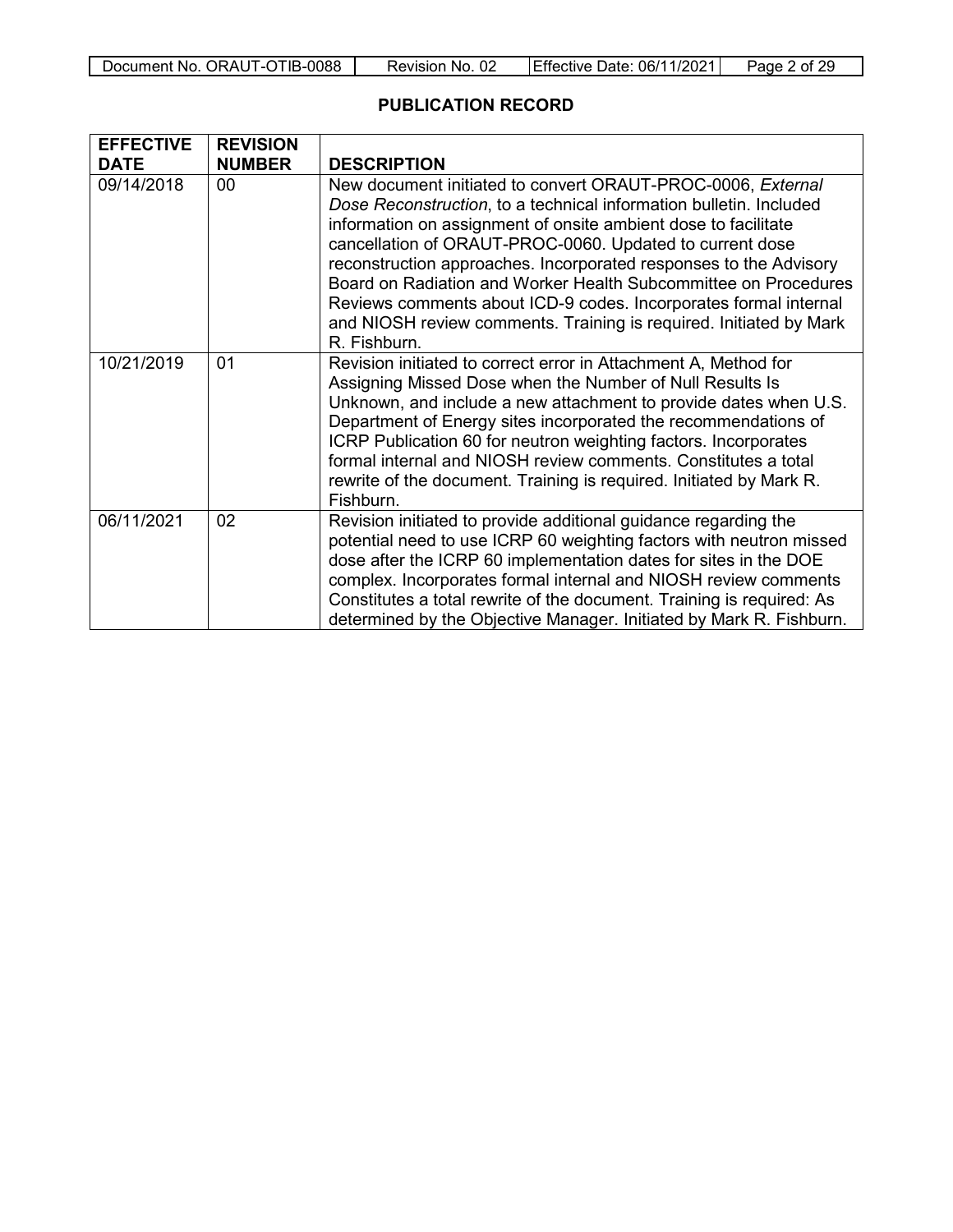#### **TABLE OF CONTENTS**

## **SECTION TITLE PAGE**

|--|

| 1.0 | 1.1<br>1.2               |                                                             |                                                                                                      |    |
|-----|--------------------------|-------------------------------------------------------------|------------------------------------------------------------------------------------------------------|----|
| 2.0 | 2.1<br>2.2<br>2.3<br>2.4 | 2.1.1<br>2.1.2<br>2.1.3<br>2.1.4<br>2.2.1<br>2.2.2<br>2.2.3 | Records and Reconstruction Methods Pertaining to External Radiation<br>2.1.1.1<br>2.1.1.2<br>2.1.1.3 |    |
| 3.0 |                          |                                                             |                                                                                                      |    |
|     |                          |                                                             |                                                                                                      |    |
|     | <b>ATTACHMENT A</b>      |                                                             | METHOD FOR ASSIGNING MISSED DOSE WHEN THE NUMBER OF                                                  |    |
|     | ATTACHMENT R             |                                                             | ONSITE AMBIENT DOSE ASSIGNMENT                                                                       | 25 |

| ATTACHMENT C   DOE ADOPTION OF INTERNATIONAL COMMISSION ON l |  |
|--------------------------------------------------------------|--|
|                                                              |  |

## **LIST OF TABLES**

## **TABLE TITLE PAGE** 2-1 [Hierarchy for accuracy of data sources for external dose reconstruction................................](#page-9-2)...<br>2-2 Neutron energy intervals and associated ICRP Publication 60 weighting factors with Neutron energy intervals and associated ICRP Publication 60 weighting factors with examples of relevant exposures or facilities [...........................................................................](#page-16-1) 17 C-1 [Site ICRP Publication 60 incorporation dates.........................................................................](#page-28-1) 29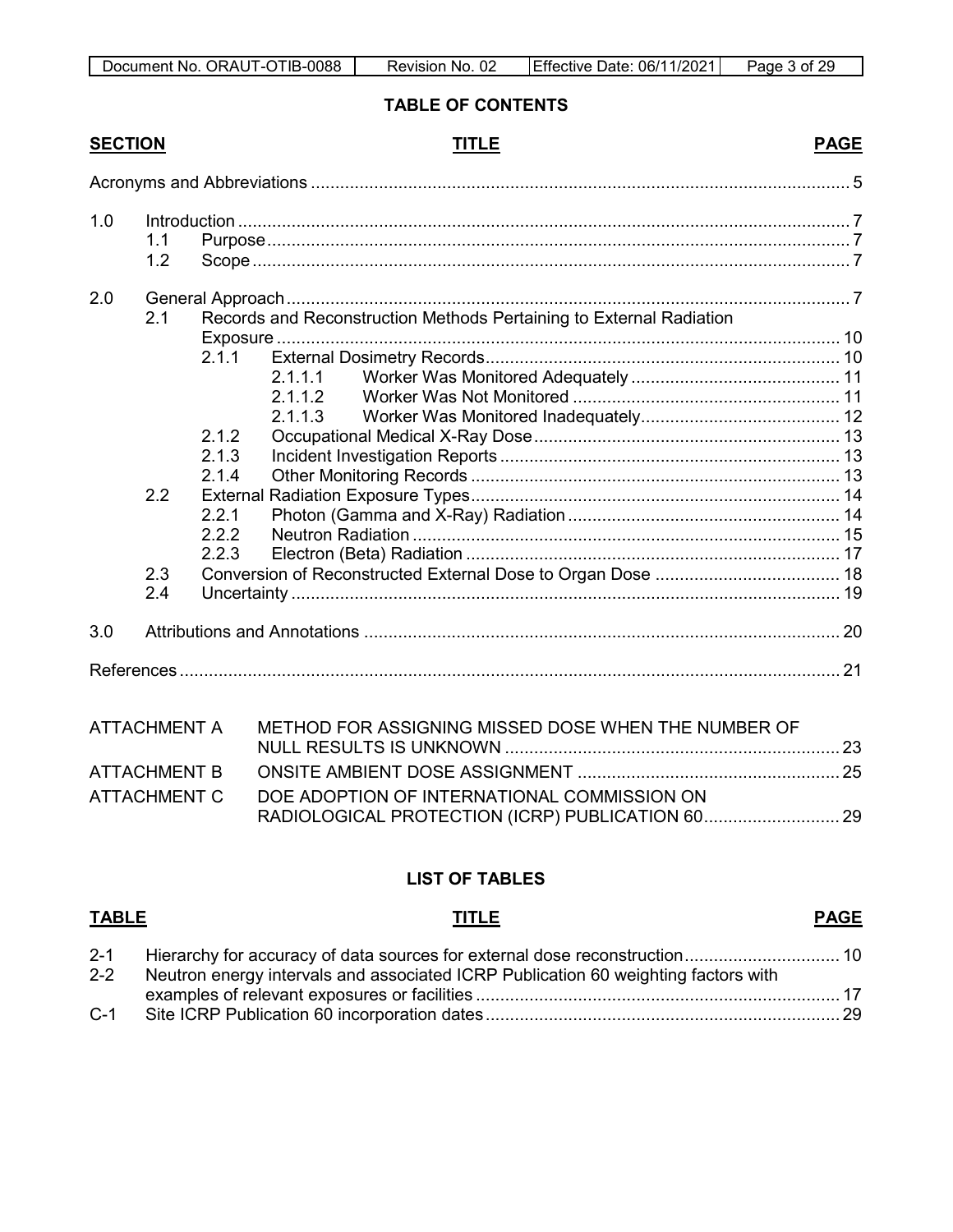| Document No. ORAUT-OTIB-0088 | Revision No. 02        | Effective Date: 06/11/2021 | Page 4 of 29 |
|------------------------------|------------------------|----------------------------|--------------|
|                              | <b>LIST OF FIGURES</b> |                            |              |
| <b>FIGURE</b>                | TITLE                  |                            | <b>PAGE</b>  |
| $2 - 1$                      |                        |                            |              |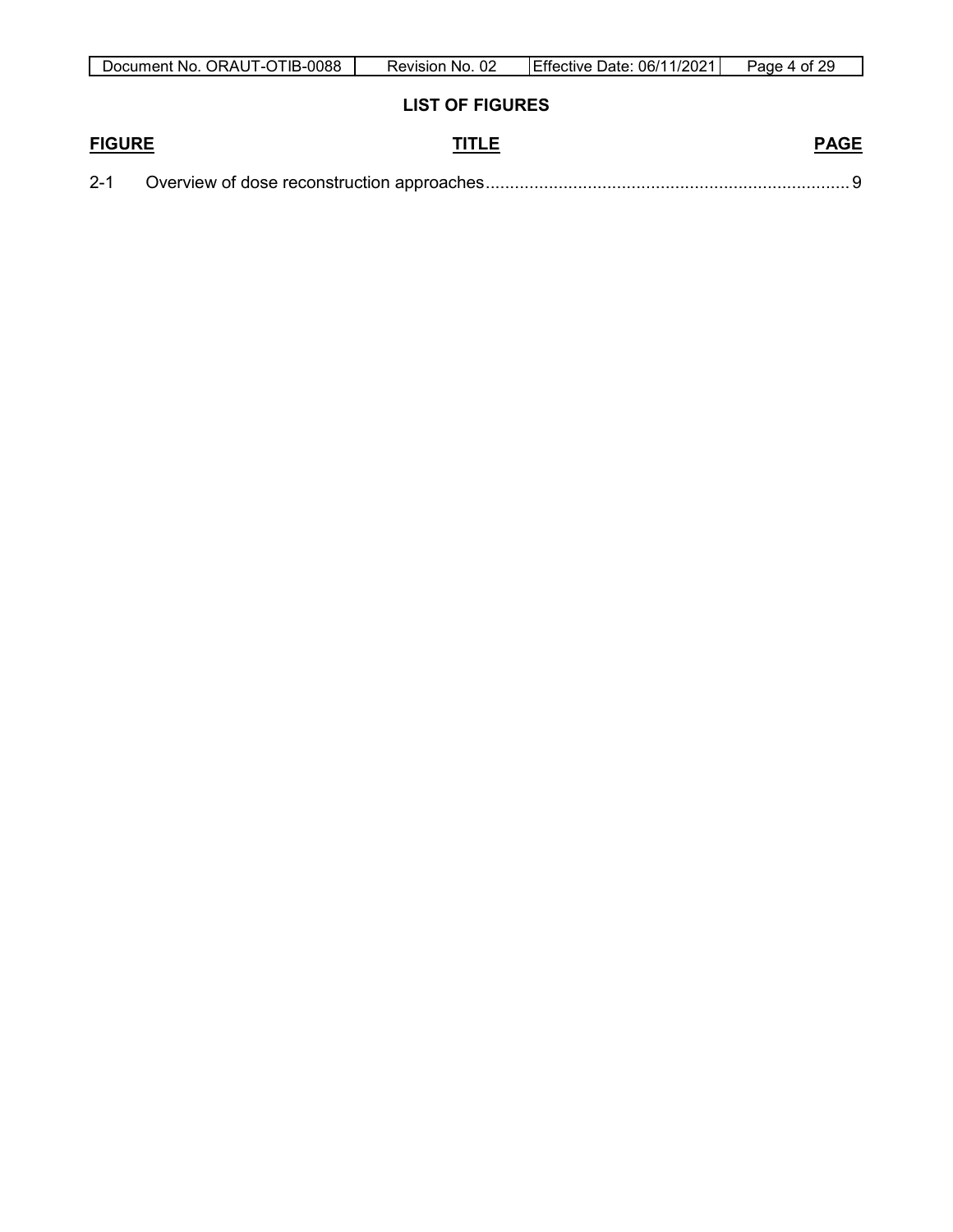## <span id="page-4-0"></span>**ACRONYMS AND ABBREVIATIONS**

| <b>AWE</b>     | atomic weapons employer                                                |
|----------------|------------------------------------------------------------------------|
| C.F.R.         | Code of Federal Regulations                                            |
| <b>DCF</b>     | dose conversion factor                                                 |
| DOE            | U.S. Department of Energy                                              |
| <b>DOL</b>     | U.S. Department of Labor                                               |
| <b>EALER</b>   | elevated ambient levels of external radiation                          |
| <b>EEOICPA</b> | Energy Employees Occupational Illness Compensation Program Act of 2000 |
| <b>GM</b>      | geometric mean                                                         |
| <b>GSD</b>     | geometric standard deviation                                           |
| $H^*(10)$      | ambient dose equivalent at 10 millimeters depth in tissue              |
| Hp(d)          | personal dose equivalent at depth d in millimeters in tissue           |
| hr             | hour                                                                   |
| <b>HTML</b>    | hypertext markup language                                              |
| <b>ICD</b>     | International Classification of Diseases                               |
| <b>ICRP</b>    | International Commission on Radiological Protection                    |
| ID             | identification                                                         |
| <b>IREP</b>    | Interactive RadioEpidemiological Program                               |
| keV            | kiloelectron-volt (1,000 electron-volts)                               |
| <b>LOD</b>     | limit of detection                                                     |
| MeV            | megaelectron-volt (1 million electron-volts)                           |
| mrem           | millirem                                                               |
| mSv            | millisievert                                                           |
| <b>NIOSH</b>   | National Institute for Occupational Safety and Health                  |
| <b>ORAU</b>    | Oak Ridge Associated Universities                                      |
| <b>ORAUT</b>   | <b>ORAU Team</b>                                                       |
| <b>ORNL</b>    | Oak Ridge National Laboratory                                          |
| <b>PIC</b>     | pocket ionization chamber                                              |
| POC            | probability of causation                                               |
|                | SRDB Ref ID Site Research Database Reference Identification (number)   |
| <b>TBD</b>     | technical basis document                                               |
| TIB            | technical information bulletin                                         |
| <b>TLD</b>     | thermoluminescent dosimeter                                            |
| U.S.C.         | <b>United States Code</b>                                              |
| wk             | week                                                                   |
| $W_R$          | radiation weighting factor                                             |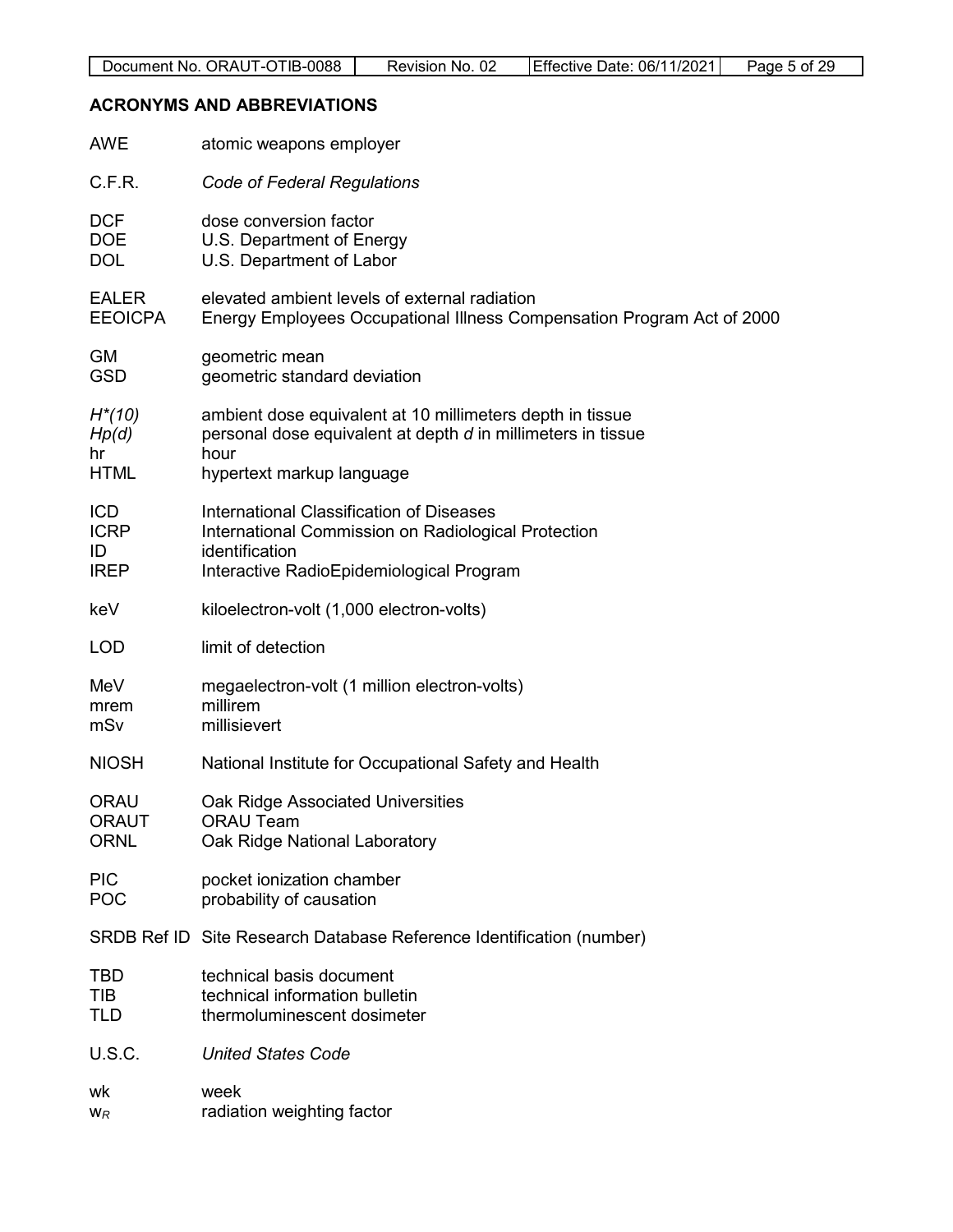- yr year<br>§ sectio § section or sections
-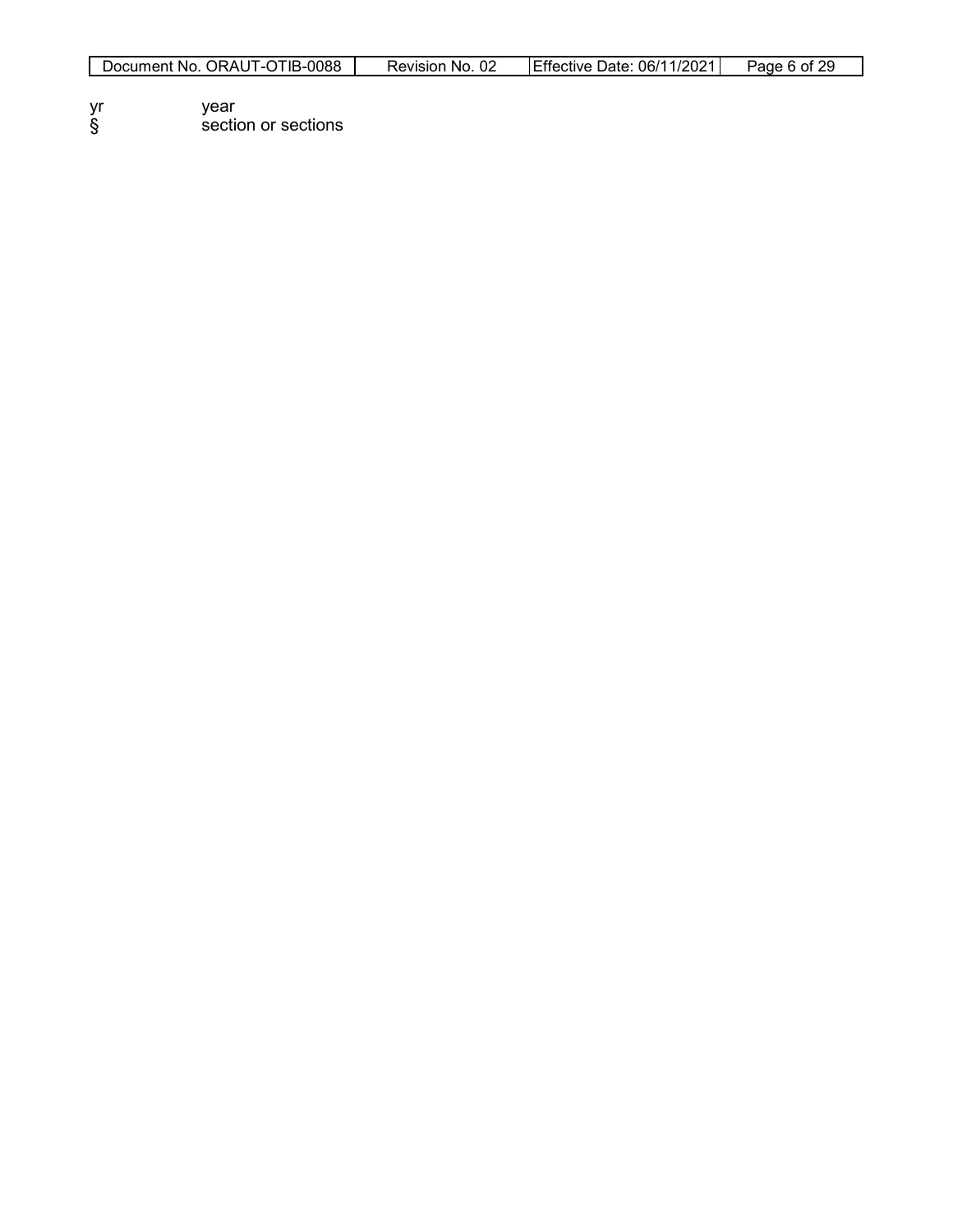| Document No. ORAUT-OTIB-0088 | Revision No. 02 | Effective Date: 06/11/2021 | Page 7 of 29 |
|------------------------------|-----------------|----------------------------|--------------|

#### <span id="page-6-0"></span>**1.0 INTRODUCTION**

Technical information bulletins (TIBs) are not official determinations made by the National Institute for Occupational Safety and Health (NIOSH) but are rather general working documents that provide historical background information and guidance to assist in the preparation of dose reconstructions at particular sites or categories of sites. They will be revised in the event additional relevant information is obtained about the affected site(s), such as changing scientific understanding of operations, processes, or procedures involving radioactive materials. TIBs may be used to assist NIOSH staff in the completion of individual dose reconstructions.

In this document the word "facility" is used to refer to an area, building, or group of buildings that served a specific purpose at a U.S. Department of Energy (DOE) or Atomic Weapons Employer (AWE) facility. It does not mean, nor should it be equated to, an "AWE facility" or a "DOE facility." The terms AWE and DOE facility are defined in 42 *United States Code* (U.S.C.) § 7384l(5) and (12) of the Energy Employees Occupational Illness Compensation Program Act of 2000, respectively.

#### <span id="page-6-1"></span>**1.1 PURPOSE**

The purpose of this document is to outline external dose reconstruction under Part B of the Energy Employees Occupational Illness Compensation Program Act of 2000 (EEOICPA). 42 U.S.C. § 7384– 7385. This document incorporates direction from NIOSH on the performance of external dose reconstructions as contained in OCAS-IG-001, *External Dose Reconstruction Implementation Guideline* [NIOSH 2007], TIBs, approved site profiles, and Oak Ridge Associated Universities (ORAU) Team (ORAUT) procedures.

#### <span id="page-6-2"></span>**1.2 SCOPE**

Reconstruction of external dose could involve the calculation and assignment of dose from multiple sources (i.e., photons, neutrons, electrons, environmental dose, and occupational medical dose). This document provides information about the calculation of external dose and how it should be assigned under EEOICPA.

#### <span id="page-6-3"></span>**2.0 GENERAL APPROACH**

External dose reconstruction – along with internal dose reconstruction - is just one part of the overall dose reconstruction process. Under the EEOICPA and Executive Order 13179, dose reconstructions are performed using information from the U.S. Department of Labor (DOL), DOE, AWEs, and claimants while applying the science-based knowledge and practices of dose reconstruction. 3 C.F.R. EO 13179, 2000.

During external dose reconstruction, a dose reconstructor assesses the circumstances of exposure, the completeness of the supporting data in relation to the employment period, and other information relevant to the dose reconstruction approach. The site profiles are reviewed, as necessary, to assist the dose reconstructor. Much of the relevant information from site profiles is captured in site-specific calculation tools (or generic calculation tools for cases in which site-specific information is unavailable or unnecessary), and the dose reconstructor uses this information to assist in the performance of external dose reconstruction.

To provide for efficiency in processing claims, overestimating assumptions can be used if a claim is initially deemed likely noncompensable. Underestimating assumptions can be used if a claim is initially deemed likely compensable. These processing options, which are typically available in the calculation tools, are described in ORAUT-PROC-0106, *Roadmap to Reconstructing Dose* [ORAUT 2020]. A best-estimate analysis uses all of the available information and analytical processing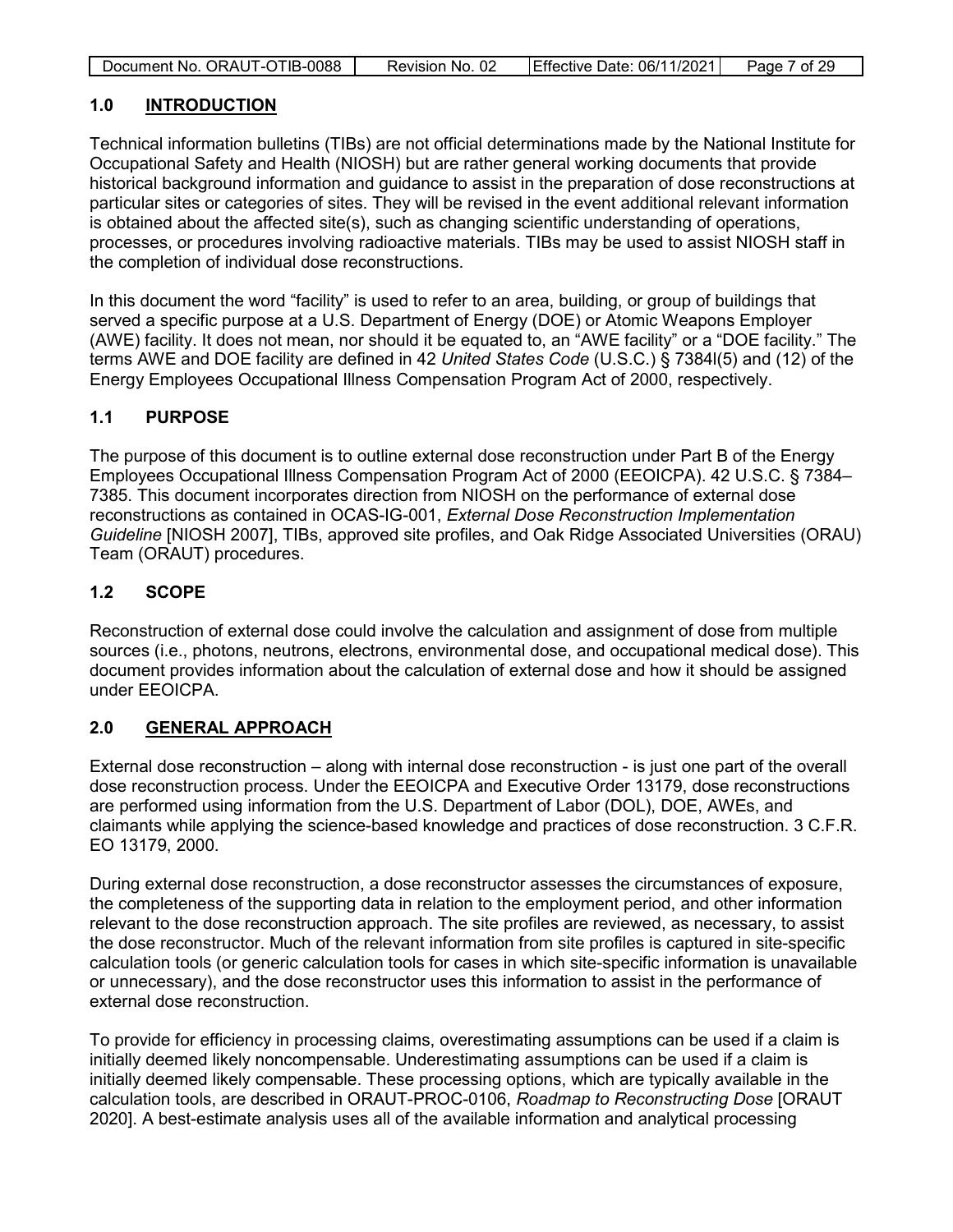| Document No. ORAUT-OTIB-0088 | Revision No. 02 | Effective Date: 06/11/2021 | Page 8 of 29 |
|------------------------------|-----------------|----------------------------|--------------|
|                              |                 |                            |              |

capabilities to assign the most accurate dose possible for a claim. This approach is typically taken when a claim is close to the compensability probability of causation (POC). Best-estimate analyses of external doses are made using detailed knowledge of specific work locations, job responsibilities, and other claim-specific information, as well as the Vose capability process in the site tools to run Monte Carlo calculations to propagate dose uncertainty. Often a claim determination can be achieved with less detailed knowledge by using assumptions that are favorable to the claimant (i.e., overestimate or underestimate). The dose reconstruction approach is presented in Figure 2-1. This figure illustrates the manner in which progressively more information is analyzed to complete the external dose reconstruction.

As detailed in OCAS-IG-001, dose reconstruction takes into account only the dose the worker received at a covered facility [NIOSH 2007]. The dose is sorted by radiation type and energy and is reconstructed for a specific target organ, which is determined from the worker's DOL-verified primary cancer (see ORAUT-OTIB-0005, *Internal Dosimetry Organ, External Dosimetry Organ, and IREP Model Selection by ICD-10 Code* [ORAUT 2019a]). Only doses that were received before the diagnosis of the primary cancer are included in the dose reconstruction. A worker may have received medical X-ray examinations for occupational health screening as a condition of employment at a covered site. If these X-ray examinations were performed at a covered facility, the exposures from these exams are considered covered exposures and are included in the dose reconstruction [NIOSH 2007; ORAUT 2017a, 2019b]. Target organ selection for X-ray exposures should be done in accordance with ORAUT-OTIB-0006, *Dose Reconstruction from Occupational Medical X-ray Procedures* [ORAUT 2019b]. The following sections summarize key information from OCAS-IG-001 about the external dose reconstruction process.

The dose reconstructor ensures that the records supporting the dose reconstruction are included in the submittal to NIOSH. The following records are the minimum that should be included in the submittal:

- Worksheets necessary to recalculate final input parameters for the Interactive RadioEpidemiological Program (IREP),
- IREP Input Spreadsheet,
- IREP HTML Summary Report of estimated POC, and
- Dose reconstruction report.

In addition to external dose, internal dose is reconstructed using the guidance given in ORAUT-OTIB-0060, *Internal Dose Reconstruction* [ORAUT 2018a].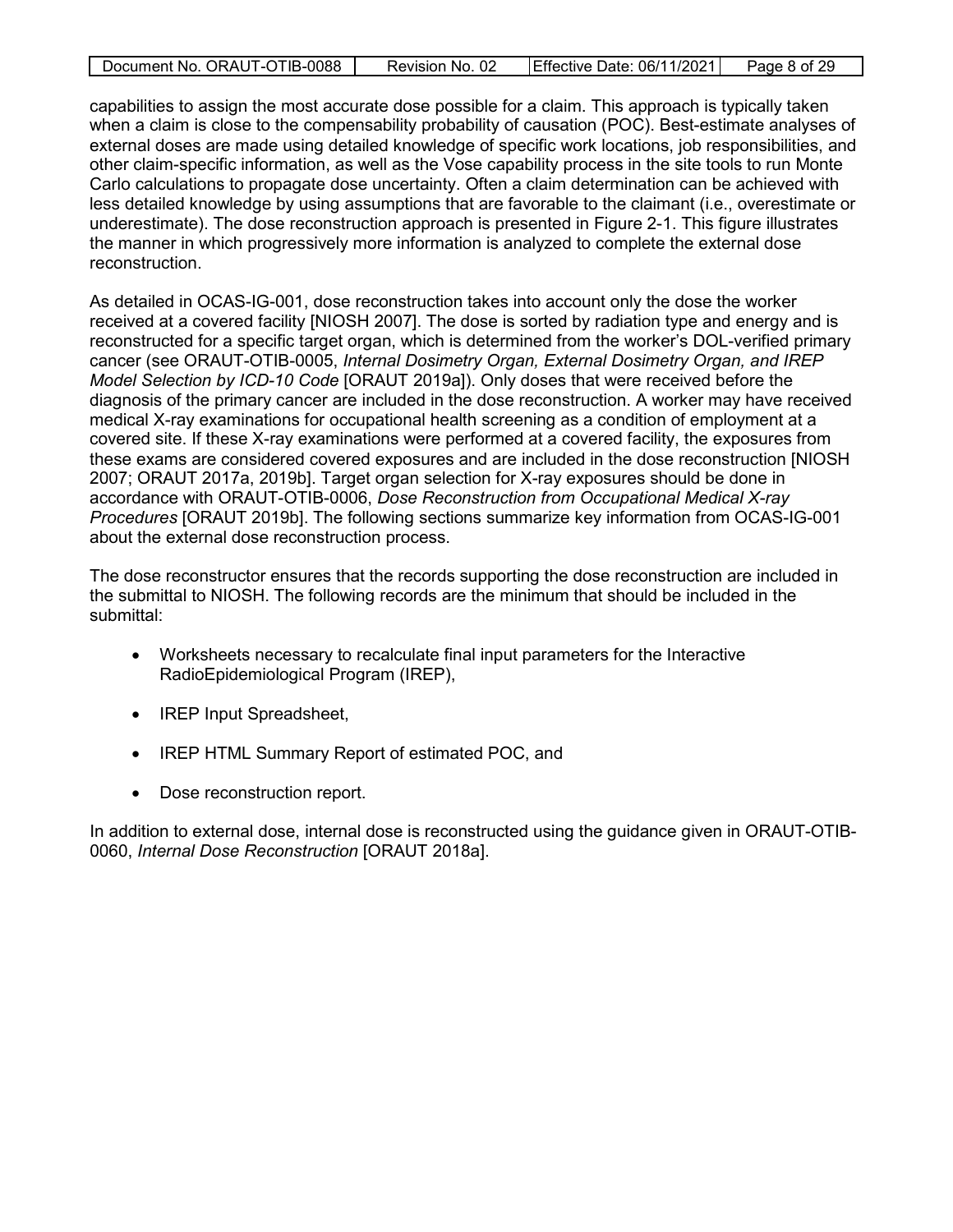

<span id="page-8-0"></span>Figure 2-1. Overview of dose reconstruction approaches (DR = dose reconstruction, SP = site profile, TBD = technical basis document). Note: In relation to overestimating, underestimating, and best estimate approaches, please see ORAUT-PROC-0106 for additional guidance on the potential use of mixed approaches [ORAUT 2020].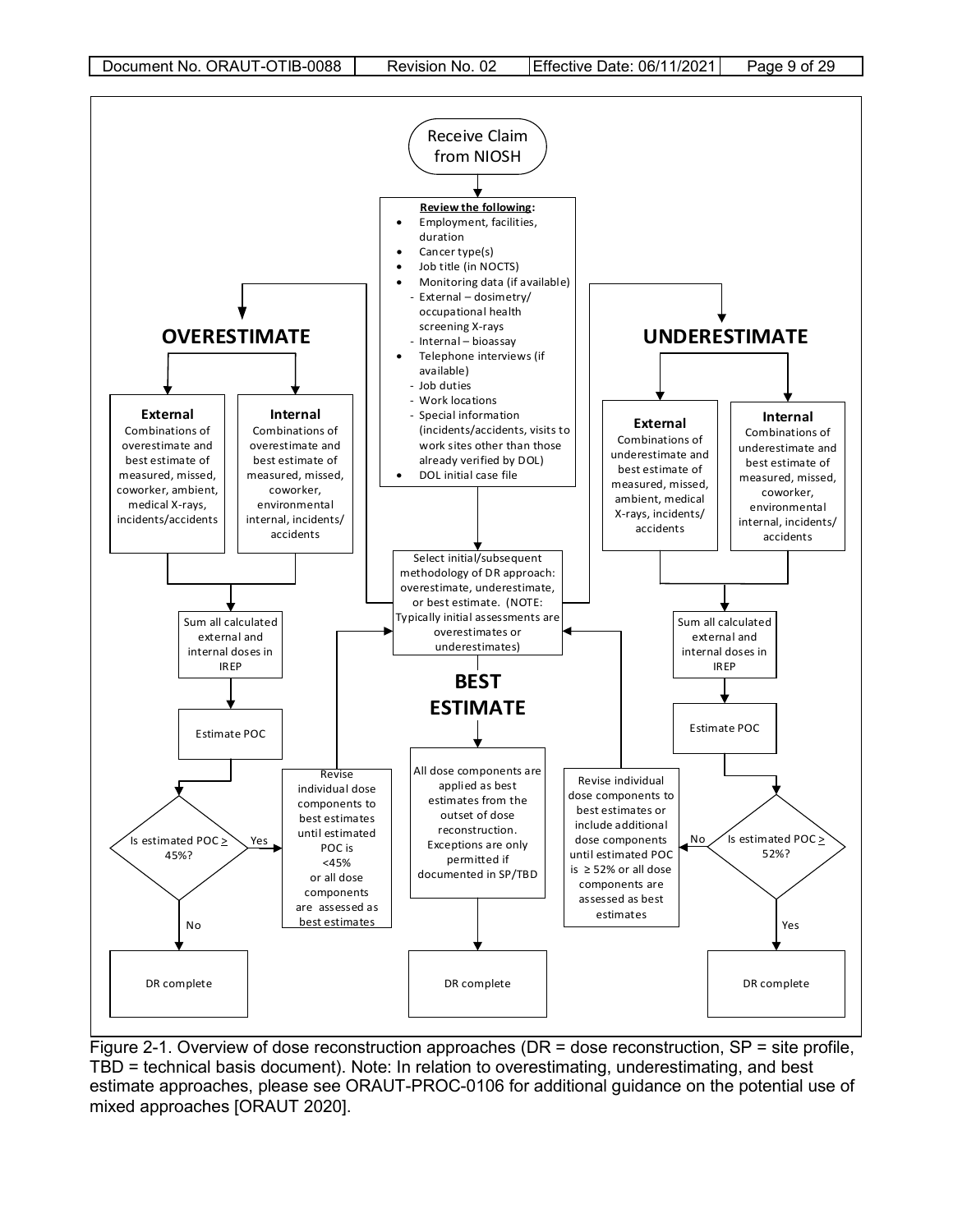|  | Document No. ORAUT-OTIB-0088 | Revision No. 02 | Effective Date: 06/11/2021 | Page 10 of 29 |
|--|------------------------------|-----------------|----------------------------|---------------|
|--|------------------------------|-----------------|----------------------------|---------------|

#### <span id="page-9-0"></span>**2.1 RECORDS AND RECONSTRUCTION METHODS PERTAINING TO EXTERNAL RADIATION EXPOSURE**

Potentially available radiation monitoring records typically consist of external dosimetry records, internal dosimetry records, diagnostic X-ray records, incident investigation reports, and other monitoring records. The records listed above – with the exception of internal dosimetry records – potentially affect the external dose reconstruction.

#### <span id="page-9-1"></span>**2.1.1 External Dosimetry Records**

Table 2-1 (excerpted from OCAS-IG-001 [NIOSH 2007]) lists the general hierarchy of data sources dose reconstructors should employ for external dose reconstruction. Personal dosimeter results are typically the most accurate assessment of a worker's dose. In general, recorded dose data from a personal dosimeter [i.e., film badge or thermoluminescent dosimeter (TLD)] should be used whenever possible, and these data are given priority over personal monitors [i.e., pocket ionization chamber (PIC)], survey data, or source term data. The adequacy and completeness of the dosimeter data should be described in the site profile in terms of potential limitations in technology, calibration, workplace radiation fields, and administrative practices.

| Hierarchy | Data source       | <b>Examples</b>                                                            |
|-----------|-------------------|----------------------------------------------------------------------------|
|           | Personal          | Film badge; nuclear track emulsion, type A; TLD.                           |
|           | dosimeter         |                                                                            |
| 2         | Personal          | PIC.                                                                       |
|           | monitors          |                                                                            |
| 3         | Co-exposure       | Derived from distributions of film badge, TLD, and PIC data.               |
|           | data              |                                                                            |
| 4         | Area monitoring   | Workplace radiation surveys, ambient air room monitors, duration of        |
|           |                   | exposure.                                                                  |
| 5         | Source term       | Source nuclide, activity, exposure rate, distance from source, duration of |
|           |                   | exposure, and shielding information.                                       |
| 6         | Radiation control | Generally, workplace posting has been required when the dose rate          |
|           | limits            | exceeded 0.025 mSv/hr.                                                     |

<span id="page-9-2"></span>Table 2-1. Hierarchy for accuracy of data sources for external dose reconstruction.<sup>a</sup>

a. Source: NIOSH [2007].

Personal dosimeter records typically include the worker's external dose history at each covered facility. These records can consist of annual doses or the individual dosimeter processing results for each dosimeter assigned to the worker, or both. If only annual doses are available, the required approach is described in Attachment A and is favorable to claimants.

In relation to the availability of personal monitoring data for each claim, three conditions can apply:

- 1. Worker was monitored adequately,
- 2. Worker was not monitored, and
- 3. Worker was monitored inadequately.

Each condition requires a different approach to reconstruction of external measured, missed, and unmonitored doses, as described below.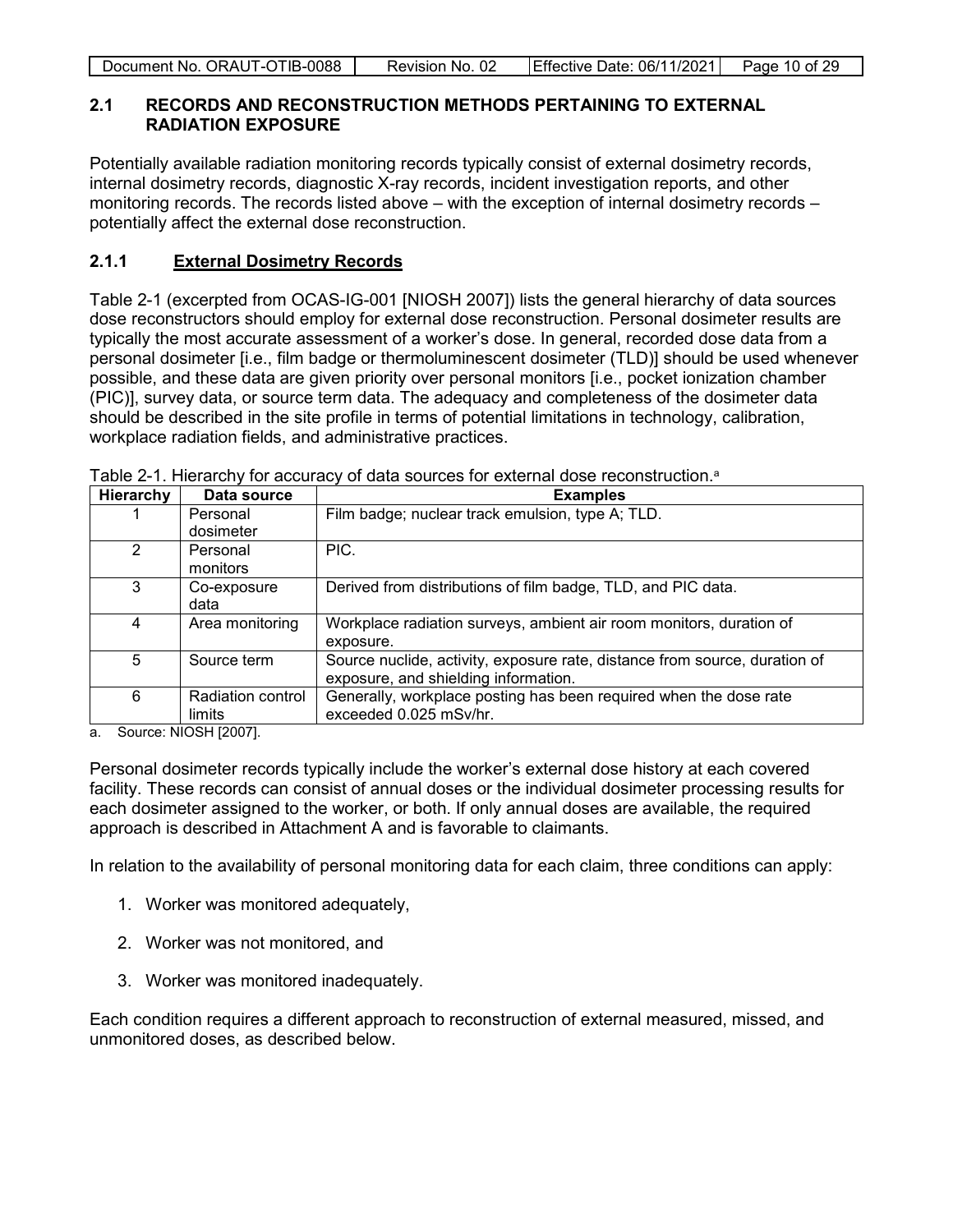| Effective Date: 06/11/2021<br>Document No. ORAUT-OTIB-0088<br>Page 11 of 29<br>Revision No. 02 |
|------------------------------------------------------------------------------------------------|
|------------------------------------------------------------------------------------------------|

#### <span id="page-10-0"></span>**2.1.1.1 Worker Was Monitored Adequately**

Workers are monitored adequately when the site has a robust dosimetry program. A robust dosimetry program involves a demonstrated quality control and quality assurance program for dosimetry procedures and policies in terms of who is assigned a dosimeter, the frequency of the monitoring, investigation of anomalous results, investigation of missing results, and retrievable records. The use of dosimetry should be reviewed for the site across the history of the site and is discussed in the site profile.

In general, external monitoring data that have been collected since the implementation of 10 C.F.R. Part 835, Occupational Radiation Protection (issued in 1993 and implemented in the following few years), are considered adequate. 10 C.F.R. 835, 2020. Monitoring in the "835" era is generally considered adequate because the regulations and implementing standards and guides for 10 C.F.R. Part 835 established a consistent DOE complex-wide program in line with what NIOSH considers a robust dosimetry program.

Accreditation of a site dosimetry program in accordance with the DOE Laboratory Accreditation Program or the National Voluntary Laboratory Accreditation Program indicates the site program has been reviewed for and has demonstrated quality control and quality assurance for the measurement of dose by the dosimeters. In these situations, the dosimetry data can usually be used as the basis for external radiation dose reconstruction (i.e., to compute the annual dose for each year of covered employment); that is, no adjustments are required other than incorporation of missed dose and conversion to organ dose.

For adequately monitored workers, the associated uncertainty should be assumed to be normally distributed unless indicated otherwise in the site profile. For overestimate or underestimate reconstructions, the dose distribution can be considered a constant (point estimate), which results in an IREP input of only one parameter. As an additional conservative measure for overestimates, a multiplicative factor may be applied to the assigned dose in lieu of uncertainty; this factor is not included for underestimates.

#### <span id="page-10-1"></span>**2.1.1.2 Worker Was Not Monitored**

Dose reconstructors determine if the worker should have been monitored. Some unmonitored workers were not exposed to occupational external dose, but would have received ambient dose. Other unmonitored workers might have been exposed, and dose needs to be assigned by evaluating other sources of dose data (see the Table 2-1 data sources).

Most AWE workers and some DOE workers were not individually monitored for external radiation exposure using assigned personal dosimeters, including some who would have been classified as radiation workers by today's radiation protection standards. Similarly, less-exposed workers who were not expected to exceed a significant percentage (e.g., 10% to 30%) of radiation protection standards lacked monitoring, a practice that continues at some sites today and is consistent with current regulations. If there was a significant potential for radiation exposure, recorded doses for monitored workers with similar exposure potentials may be used as surrogates (see ORAUT-OTIB-0020, *Use of Coworker Dosimetry Data for External Dose Assignment* [ORAUT 2011]). However, in the absence of such information, workplace radiation measurements (e.g., area monitoring data) could exist that can be used to estimate dose. For workers with no significant exposure potential, external radiation dose reconstruction is based on ambient dose (see Attachment B). In general, it is expected that reconstructed dose to unmonitored workers will be less than dose to monitored workers.

At some facilities, only a small sample of the workforce, or only workers who met certain criteria, were monitored to ensure compliance with radiation exposure limits. As an example, although construction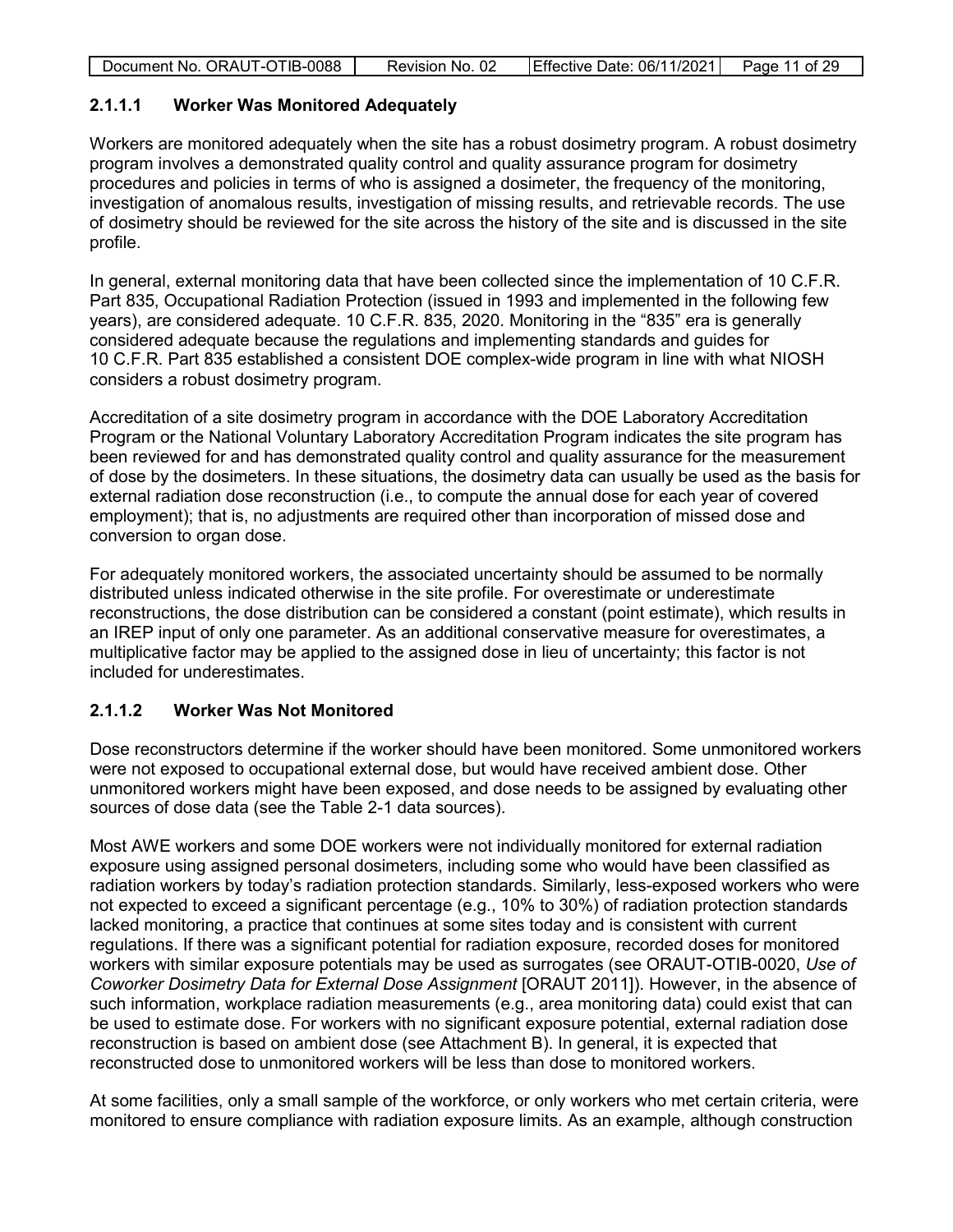|  | Document No. ORAUT-OTIB-0088 | Revision No. 02 | Effective Date: 06/11/2021 | Page 12 of 29 |
|--|------------------------------|-----------------|----------------------------|---------------|
|--|------------------------------|-----------------|----------------------------|---------------|

workers were often unmonitored, it is possible in some instances to use data from representative workers who received similar exposures, such as radiological control technicians who monitored the work activities, to estimate a realistic maximum external dose. When assigning dose to construction trade workers, use the guidance in ORAUT-OTIB-0052, *Parameters to Consider When Processing Claims for Construction Trade Workers* [ORAUT 2014].

When no radiation monitoring data are available for a worker or representative workers, scientifically reasonable estimates of exposure should be developed based on survey data or the source term or quantity of radioactive material at the facility. Often a claim determination can be achieved with less detailed knowledge by using assumptions that are favorable to the claimant. It should be recognized that dose reconstructions based on survey data are probably biased high because monitoring data tended to be recorded at the highest level to ensure compliance; however, this is an acceptable bias in this compensation program. If no survey data are available, the dose should be estimated based on the activity of the source term, engineering and administrative controls, and work history at the same facility.

#### <span id="page-11-0"></span>**2.1.1.3 Worker Was Monitored Inadequately**

Early workers at DOE and AWE facilities were typically monitored inadequately in comparison with current practices. This was due to less capable dosimetry technology, higher control limits, more frequent dosimeter exchanges, or monitoring records that were incomplete, missing, or unclear (or any combination thereof). Often, routine monitoring of worker neutron exposure was not performed in the 1940s and 1950s at most facilities.

Monitoring data from before 1960 must be evaluated cautiously due to technological shortcomings and because monitoring programs were designed to ensure compliance with historically higher radiation safety limits. In such cases, external radiation dose reconstruction is based on available dosimetry data in combination with available site profile information about site processes, radioactivity, radiation fields, and other pertinent information.

When workers were monitored inadequately, it would result in incomplete, missing, or unclear monitoring records. In these cases external dose reconstruction must consider options to estimate all or a portion of a worker's dose and the associated uncertainty.

If there are sufficient monitoring records before and after the missing records, the dose to assign can be interpolated. The interpolation, or gap fill (which could be a simple average between the monitoring periods), is considered reasonable if the work practices, radiological protection measures, and administrative and engineering controls did not change. Gap fill can be conducted only if there is no indication from the claimant, worker, site radiological, or DOL records that a radiological incident resulting in a higher exposure occurred during the period of missing records or that the worker's job duties or the exposure potential changed during the gap period. All documents associated with the claim should be reviewed to determine there were no significant changes in the worker's job duties or exposure. Examples of information that could indicate significant changes in a worker's job duties or exposure include:

- Information (e.g., from telephone interviews, DOL records) that the worker changed jobs during the period in question.
- Significant recorded dose changes during the covered periods surrounding the missing dosimeter records.
- Information about incidents occurring during the period in question.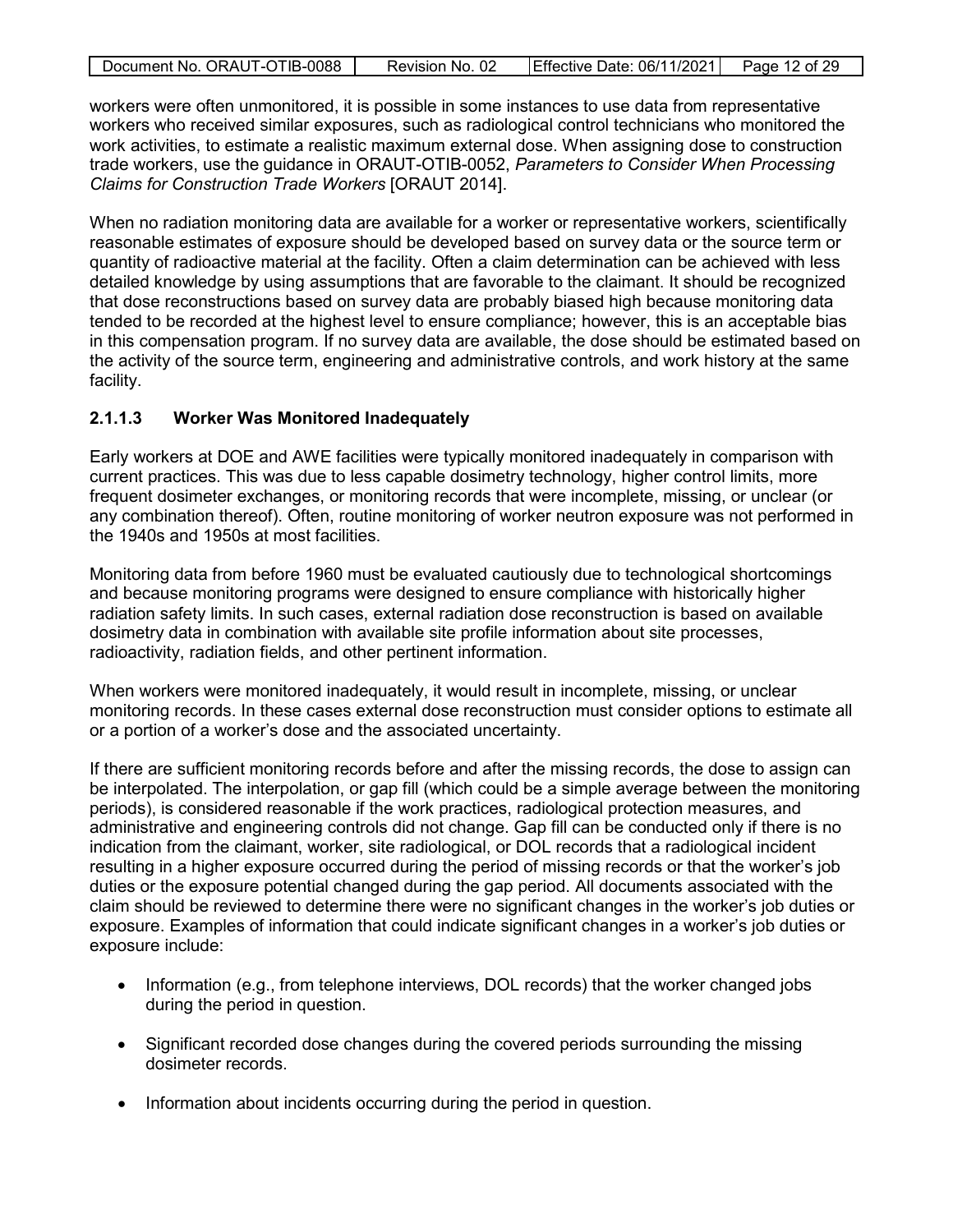| Document No. ORAUT-OTIB-0088 | Revision No. 02 | Effective Date: 06/11/2021 | Page 13 of 29 |
|------------------------------|-----------------|----------------------------|---------------|
|                              |                 |                            |               |

The length of the gap fill period is dependent on the surrounding dosimetry exchange frequency, whether it was weekly, monthly, quarterly, or semiannually. The gap period must be bounded on both ends with reported dosimetry information. This information should only be used to address a gap equal to an exchange period that is bounded on both sides by provided dosimetry data. An example is a worker with first- and third-quarter dosimeter results but no dosimeter results for the second quarter. If the claim information (e.g., the worker site records, telephone interview) does not indicate a change in employment and there is no indication that a higher exposure occurred during the period of missing records (as discussed in the previous paragraph), then determine an appropriate dose that may be assigned to the second quarter. This second quarter dose should align with the assigned dose for the first and third quarters.

Site-specific guidance about dosimetry practices should be reviewed because some site guidance documents are more prescriptive in their methods for gap fill. In addition, the dose reconstructor should evaluate all dosimetry records to ensure that gap filling aligns with those records as appropriate (e.g., if an annual result is available, the amount of recorded and gap fill dose must not exceed the annual dose).

The assignment of dose using adjacent dosimetry information as described above should be the first method for assigning dose for a missing dosimetry exchange period. If monitoring data are not available, co-exposure data might provide a good option in cases involving missing or incomplete records. For records that are unclear, dose reconstruction management should be notified so an acceptable approach can be determined, which could involve requesting additional information from DOE.

### <span id="page-12-0"></span>**2.1.2 Occupational Medical X-Ray Dose**

Records from medical X-ray examinations that identify the date and clinical summary for each examination are often available. The site profile provides information about X-ray frequency and type and should be the initial document to review when evaluating site X-rays. Dose reconstructors should use the approach in ORAUT-OTIB-0079, *Guidance on Assigning Occupational X-Ray Dose Under EEOICPA for X-Rays Administered Off Site* [ORAUT 2017a] and ORAUT-OTIB-0006 [ORAUT 2019b] to determine if offsite examinations are covered and to then assign dose.

### <span id="page-12-1"></span>**2.1.3 Incident Investigation Reports**

Reports about incidents that might have involved the worker are often provided in the DOE records, either in separate files or embedded in the external or internal dosimetry records. The dose reconstructor should request records if they might exist but are not available in the file (e.g., on reading the claimant interview in which a reportable incident involving external dose is described). The dose reconstructor needs to determine if the dose from the incident was captured by the dosimetry records of the worker and is already included in the dose reconstruction. If not, the dose reconstructor needs to assign the dose from the incident (which might involve a calculation to determine the dose to assign) in addition to other dose the worker is assigned.

### <span id="page-12-2"></span>**2.1.4 Other Monitoring Records**

Other monitoring records (e.g., area dosimetry results, survey results) that potentially pertain to reconstruction of external dose might be available in the DOE files. The dose reconstructor needs to determine if the dose from other monitoring records needs to be included because dosimetry monitoring was not performed or was inadequate. It is not unusual to have monitoring for one type of radiation (e.g., photon) and not be adequately monitored for another radiation type (e.g., neutrons or low-energy photons). If monitoring was not performed or was inadequate, the dose reconstructor needs to assign dose in accordance with Sections [2.1.1.2](#page-10-1) and [2.1.1.3](#page-11-0) above. An example of this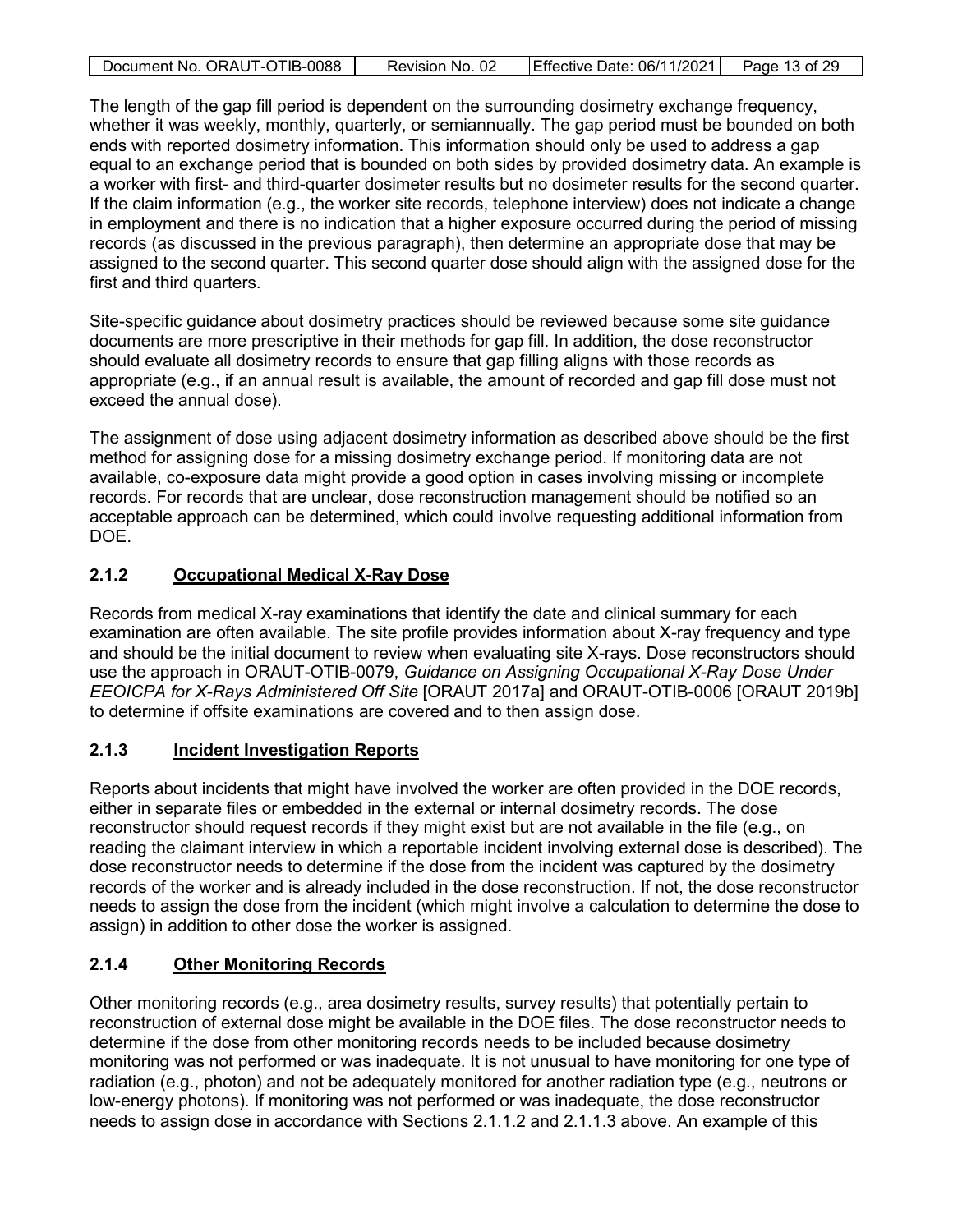| Document No. ORAUT-OTIB-0088 | Revision No. 02 | Effective Date: 06/11/2021 | Page 14 of 29 |
|------------------------------|-----------------|----------------------------|---------------|
|                              |                 |                            |               |

approach that used survey data to calculate and assign neutron dose is available in Section 6.4 of ORAUT-TKBS-0006-6, *Hanford Site – Occupational External Dose* [ORAUT 2010].

#### <span id="page-13-0"></span>**2.2 EXTERNAL RADIATION EXPOSURE TYPES**

To arrive at an overall estimate of worker dose and uncertainty, dose reconstructions generally address the potential for recorded external dose, internal dose, missed dose, occupational medical exposures, and onsite ambient radiation exposures by applying assumptions that are favorable to the claimant, as necessary, to minimize the likelihood that dose is underestimated. External radiation includes three types of radiation, as described below.

#### <span id="page-13-1"></span>**2.2.1 Photon (Gamma and X-Ray) Radiation**

There are four basic components of photon radiation dose. The sum of the dose components in each calendar year makes up a worker's annual occupational photon radiation dose *D*γ. This is expressed as follows:

$$
D_{v} = D_{D} + D_{M} + D_{OM} + D_{EN}
$$
 (2-1)

where

- $D_v$  = total annual photon radiation dose
- $D_D$  = recorded worker occupational dose typically based on personal dosimeter measurements
- $D_M$  = missed dose (unrecorded or unmeasured due to dosimeter limitations)
- $D_{OM}$  = occupational medical monitoring X-ray examination dose
- $D_{EN}$  = environmental (onsite ambient) dose, which might or might not have been included in the dosimeter dose the site reported

In addition to the calculation above, unmonitored photon dose can be assigned if a worker was not monitored for radiation exposure and the dose reconstructor determines that doses exceeding  $D_{FN}$ might have been received. Unmonitored photon doses can be estimated based on adjacent monitoring records, co-exposure doses, applicable dose limits, or area measurement data.

Recorded photon doses  $D_D$  are adjusted, if appropriate, based on site profile information. If a relevant site profile does not exist for a particular case, dose reconstructors should consult ORAUT-OTIB-0008, *A Standard Methodology for Overestimating External Doses Measured with Thermoluminescent Dosimeters* [ORAUT 2006a], or ORAUT-OTIB-0010, *A Standard Complex-Wide Methodology for Overestimating External Doses Measured with Film Badge Dosimeters* [ORAUT 2006b], depending on whether the measurements were from TLDs or film badges, respectively.

As discussed in OCAS-IG-001, the prescribed method for evaluating missed photon dose  $D_M$  is to assign a dose equal to the limit of detection (LOD) divided by 2 for each dosimetry measurement that is recorded as zero. However, for cases in which multiple badges were issued for a particular monitoring period, only one zero measurement should be assigned per monitoring period. These doses are then summed for a given year. The LOD/2 method results in a slightly positive bias (overestimate) of the true dose in most cases [NIOSH 2007].

Missed doses calculated in this manner have a lognormal distribution for the purpose of calculating POC. Specifically, the photon LOD/2 times the number of zero monitoring badges is the central estimate or geometric mean (GM) of a lognormal distribution, and the upper 95th-percentile estimate is the LOD times the number of zero monitoring badges, which equates to a geometric standard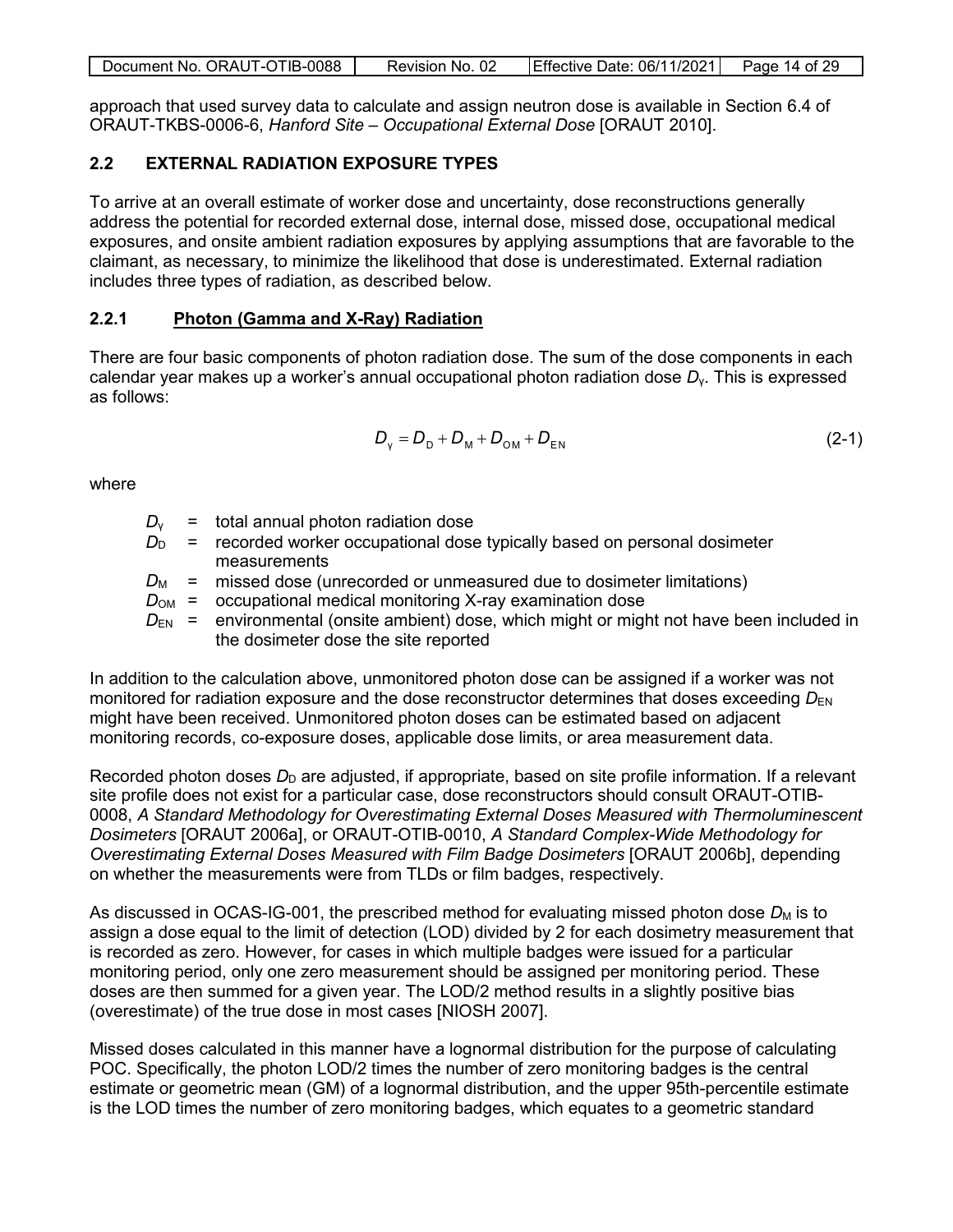| Document No. ORAUT-OTIB-0088 | Revision No. 02 | $\left  \right $ Effective Date: 06/11/2021 $\left  \right $ Page 15 of 29 |  |
|------------------------------|-----------------|----------------------------------------------------------------------------|--|
|                              |                 |                                                                            |  |

deviation (GSD) of 1.52 [NIOSH 2007]. As stated in OCAS-IG-001, this approach is for the calculation of missed doses and should not be applied to non-missed dose situations.

In addition, OCAS-IG-001 provides guidance on how to assign dose from nonzero dosimetry results that are less than the LOD. Dose should be assigned equal to the LOD divided by 2 for each dosimetry measurement (i.e., film badge, PIC, or TLD) that is recorded as zero or if it is below the LOD divided by 2. Readings greater than or equal to the LOD divided by 2 should be used as recorded.

When the number of zero measurements cannot be determined, determining the missed dose becomes more complicated. When the records provide only an annual dose, the number of zero doses should be estimated based on that dose; the monthly, quarterly, or annual limits for that year; and the maximum number of possible zero monitoring intervals (see Attachment A).

External ambient doses  $D_{EN}$  are determined using Attachment B of this document. Occupational medical X-ray doses  $D_{OM}$  are determined using ORAUT-PROC-0061, *Occupational Medical X-Ray Dose Reconstruction* [ORAUT 2017b] and ORAUT-OTIB-0006 [ORAUT 2019b].

As described in OCAS-IG-001, photon doses are categorized into three input categories for IREP as follows [NIOSH 2007]:

- $\bullet$  < 30 keV,
- 30 to 250 keV, and
- >250 keV.

Considering both the organ dose conversion factor (DCF) and the risk associated with photon dose as given in IREP, the 30- to 250-keV energy range is typically the photon energy most favorable to the claimant if a dose reconstructor is faced with (1) an unknown energy distribution or (2) a desire to process a likely noncompensable case using an overestimating approach. One notable exception is skin dose from work with or near isotopes of plutonium because the DCF for skin is considered to be 1 for all energies (ORAUT-OTIB-0017, *Interpretation of Dosimetry Data For Assignment of Shallow Dos*e [ORAUT 2005]) and because <30-keV photons have a higher risk factor in IREP than do 30- to 250-keV photons based on information provided in *NIOSH-Interactive RadioEpidemiological Program (NIOSH-IREP) Technical Documentation* [NIOSH 2002]. A photon energy division of 25% 30 to 250 keV and 75% >250 keV can be assumed to be a reasonable minimum approach to process a likely compensable case because radiation scattering reasonably precludes the existence of exclusively high-energy photons in a workplace environment. Unless there is information to the contrary, external ambient doses  $D_{EN}$  and medical X-ray doses  $D_{OM}$  are always classified as 30 to 250 keV photons as favorable to claimants (see Attachment B and ORAUT-PROC-0061 [ORAUT 2017b]).

In accordance with OCAS-IG-001, all external photon doses may be assigned as acute or chronic using parameters of *NIOSH-Interactive RadioEpidemiological Program (NIOSH-IREP) Technical Documentation* [NIOSH 2002]. However, they are typically assigned as acute with the exception for external onsite ambient doses, which are always considered chronic [NIOSH 2007].

#### <span id="page-14-0"></span>**2.2.2 Neutron Radiation**

There are two basic components of neutron radiation dose. The sum of the dose components in each calendar year comprises a worker's annual occupational neutron radiation dose  $D_N$ . This is expressed as follows:

$$
D_{\rm N} = D_{\rm D} + D_{\rm M} \tag{2-2}
$$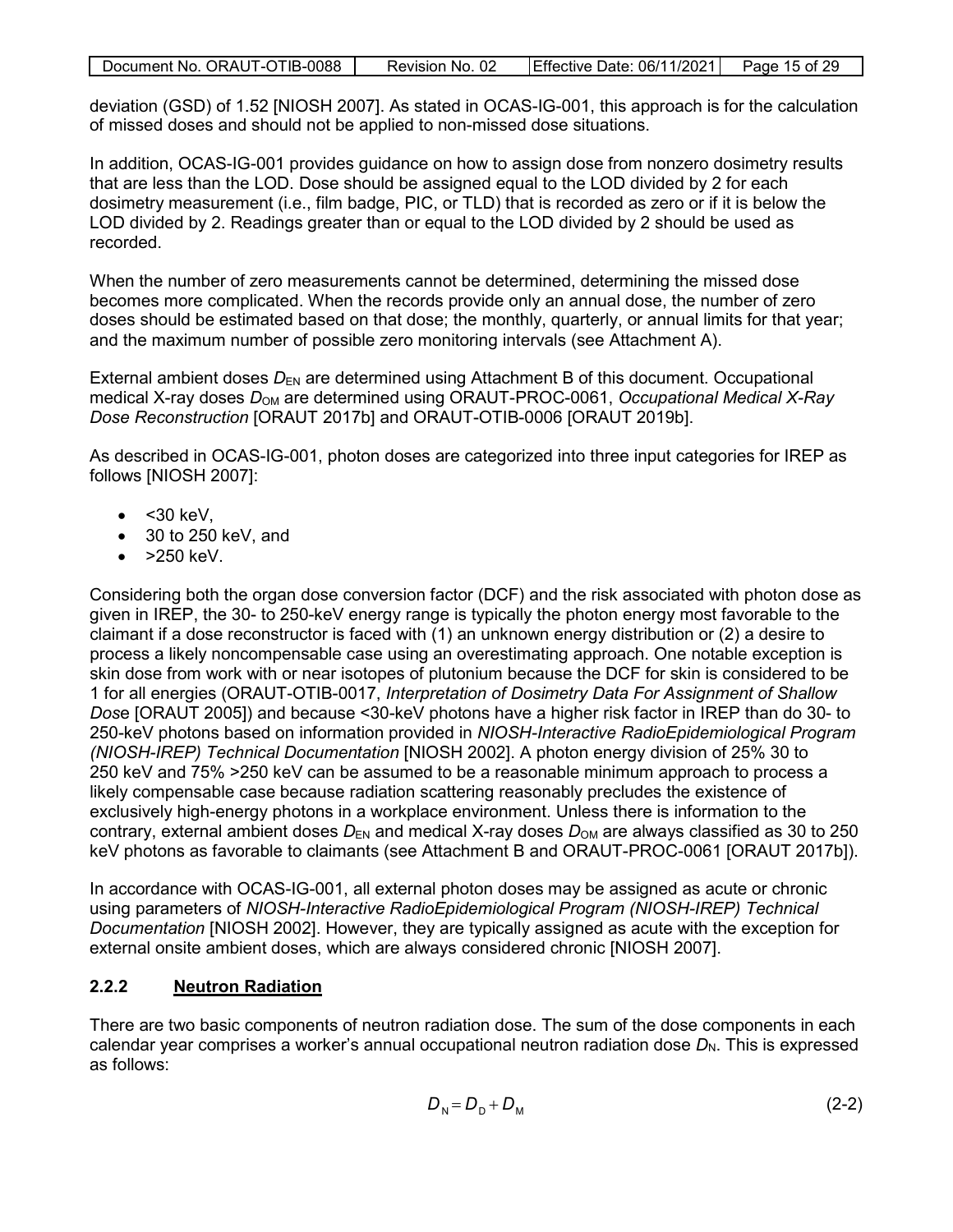| Document No. ORAUT-OTIB-0088 | Revision No. 02 | Effective Date: $06/11/2021$ Page 16 of 29 |  |
|------------------------------|-----------------|--------------------------------------------|--|

where

- $D_N$  = total annual neutron radiation dose
- $D_D$  = recorded worker occupational neutron dose, typically based on personal neutron dosimeter measurements
- $D_M$  = missed neutron dose (unrecorded or unmeasured neutron dose due to dosimeter limitations)

Because neutron exposures from manmade sources do not generally exist in the environment and because neutrons are not used in most occupational medical procedures, medical dose categories are not included and ambient doses are not typically included in the external neutron dose reconstruction.

Neutron monitoring may be present, but because of neutron energy distribution, dosimeters (e.g., film dosimeters) may not capture a portion of the energy spectrum and therefore the individual is not fully monitored. In these situations, an adjustment to the recorded dose (e.g., neutron-to-photon ratio or applying a correction factor) would need to be used.

As is the case with photons, unmonitored neutron dose can be assigned if a worker was not monitored or was monitored inadequately for neutron exposure. Unmonitored neutron doses are typically determined based on neutron-to-photon ratios from the site profiles or using a quantile regression approach. However, many workers would not have received a significant neutron dose, and evaluation of the neutron dose component might be unnecessary in such cases (see ORAUT-OTIB-0023, *Assignment of Missed Neutron Doses Based on Dosimeter Records* [ORAUT 2008]). Therefore, photon dose can often be the only type of external radiation dose that requires evaluation.

Recorded neutron doses  $D<sub>D</sub>$  are adjusted, if appropriate, based on site profile information. When using film dosimetry, track fading and angular dependence might be an issue. If needed, the site profile should provide guidance. The neutron dose for each energy category is adjusted to the International Commission on Radiological Protection (ICRP) Publication 60 weighting factors [ICRP 1991] as generally described in OCAS-IG-001 [NIOSH 2007]. For example, since the 1950s a quality factor of 10 has generally been applied to fast neutron exposures; however, it has varied from 5 to 20 across facilities and times. Attachment C lists numerous sites and the date when they implemented ICRP Publication 60 neutron weighting factors. Contact the Principal External Dosimetry Scientist if information about the implementation of the ICRP Publication 60 values is needed for an unlisted site. It is possible the site did not incorporate the ICRP Publication 60 neutron weighting factors into the determination of the neutron LOD used for missed dose calculations after the implementation date (this issue should be addressed in the site TBD). If this is the case, or if this issue is not addressed in the current version of the site TBD, apply ICRP Publication 60 neutron weighting factors to neutron dosimeter missed dose after the dates listed in Attachment C. Table 2-2 lists the ICRP Publication 60 neutron radiation weighting factors for specific energy ranges.

Neutron monitoring was not fully implemented – or was generally inadequate – until the late 1950s. As a result, missed or unmonitored neutron doses  $D_M$  have the potential to contribute significantly to the annual occupational dose, especially in the early years of the DOE weapons complex.

If the monitoring data and methods were considered adequate according to site profile information, a neutron missed dose should be evaluated using the same method discussed for photons. Specifically, the neutron LOD/2 times the number of zero monitoring badges is the central estimate of a lognormal distribution, and the upper 95th-percentile estimate is the LOD times the number of zero monitoring badges. However, a zero in the records for neutron dose does not necessarily mean that there was a potential for neutron exposure, so exceptions apply (see ORAUT-OTIB-0023 [ORAUT 2008]).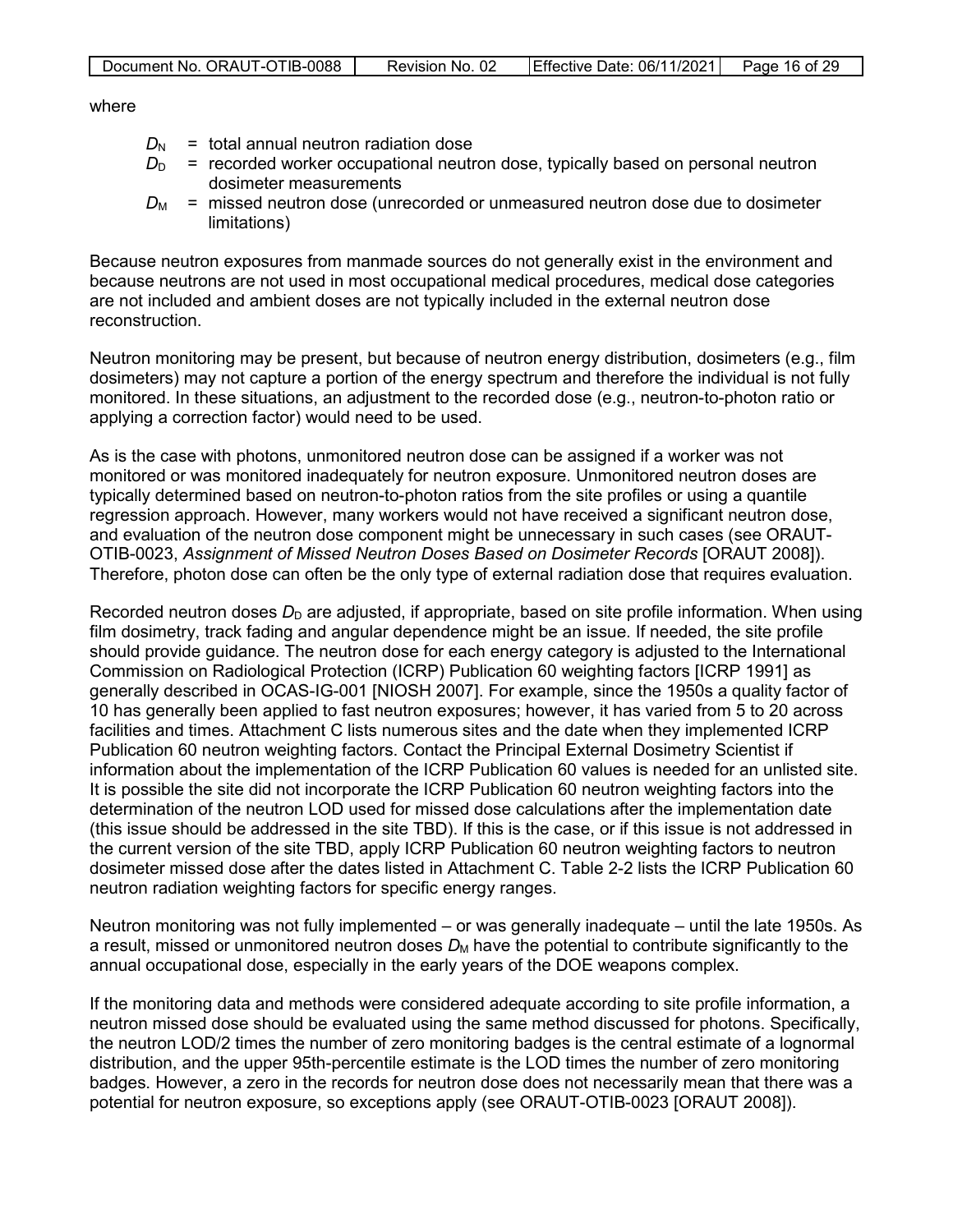| Document No. ORAUT-OTIB-0088 | Revision No. 02 | Effective Date: 06/11/2021 | Page 17 of 29 |
|------------------------------|-----------------|----------------------------|---------------|
|                              |                 |                            |               |

<span id="page-16-1"></span>

| Table 2-2. Neutron energy intervals and associated ICRP Publication 60 weighting factors with |  |
|-----------------------------------------------------------------------------------------------|--|
| examples of relevant exposures or facilities.                                                 |  |

| <b>Neutron</b><br>energy<br>(MeV) | <b>Publication 60</b><br>radiation weighting<br>factor<br>$(\mathsf{w}_R)^\mathsf{a}$ | <b>Typical exposure scenario</b>                                                                                                                                                                                                                                                                                                         |
|-----------------------------------|---------------------------------------------------------------------------------------|------------------------------------------------------------------------------------------------------------------------------------------------------------------------------------------------------------------------------------------------------------------------------------------------------------------------------------------|
| < 0.01                            | 5                                                                                     | Low-energy neutron exposures include thermal neutrons commonly<br>found around nuclear reactors or moderated neutron sources. More<br>prevalent around heavy-water reactors.                                                                                                                                                             |
| $0.01 - 0.10$                     | 10                                                                                    | Intermediate-energy neutron exposures can also result from<br>operation around nuclear reactors as high-energy neutrons are<br>moderated to thermal energies.                                                                                                                                                                            |
| $0.10 - 2.00$                     | 20                                                                                    | Commonly called fission spectrum neutrons, this is the most typical<br>energy range from operation of light-water or graphite-moderated<br>reactors.                                                                                                                                                                                     |
| $2.0 - 20.0$                      | 10                                                                                    | Reactions between alpha particles from materials such as plutonium<br>or polonium and light materials such as beryllium can result in the<br>production of neutrons. These reactions are commonly called alpha-<br>neutron $(\alpha, n)$ reactions. This neutron energy interval also includes 14<br>MeV neutrons from fusion reactions. |
| >20.0                             | 5                                                                                     | Exposures to neutrons greater than 20 MeV can result from work<br>around accelerators.                                                                                                                                                                                                                                                   |

a. Source: ICRP [1991].

Site profile information should be used to reconstruct unmonitored neutron dose. This dose is generally reconstructed using neutron-to-photon ratios based on the reconstructed measured and missed photon doses. An additional method involving quantile regression, described in ORAUT-RPRT-0087, *Applications of Regression in External Dose Reconstruction* [ORAUT 2018b], can also be used, which uses monitoring results from dosimeters that are sensitive to both photons and neutrons and models that relationship to determine possible neutron dose when only a photon result is available.

As described in OCAS-IG-001, neutron doses are categorized into five IREP input categories as follows [NIOSH 2007]:

- $\bullet$  <10 keV.
- 10 to 100 keV,
- $\bullet$  0.1 to 2 MeV,
- 2 to 20 MeV, and
- $\bullet$  >20 MeV.

Considering the neutron weighting factor adjustment, organ DCF, and the risk associated with neutron dose as given in IREP, the 0.1- to 2-MeV energy range is typically the most favorable to the claimant, but the dose reconstructor should use the guidance in the site profile for neutron dose distribution.

In accordance with OCAS-IG-001, all neutron doses should be entered as chronic in IREP [NIOSH 2007].

#### <span id="page-16-0"></span>**2.2.3 Electron (Beta) Radiation**

In general, external electron radiation dose is significant for exposures to the surface skin tissue of the body. Other organs for which external electron exposure is relevant include the breast, testes, and lip; see ORAUT-OTIB-0017 [ORAUT 2005] for detailed information. The exposure to skin can originate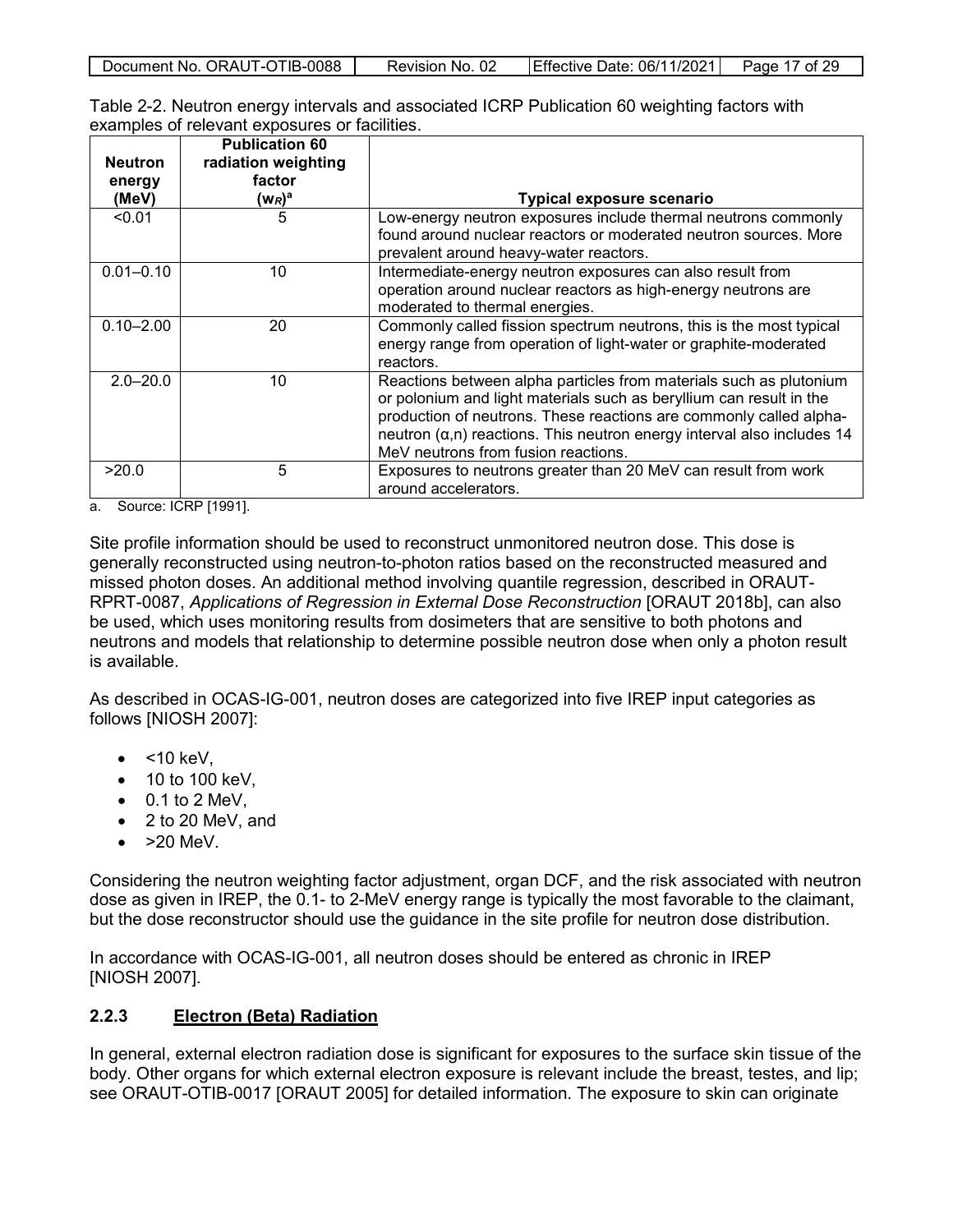| Document No. ORAUT-OTIB-0088 | Revision No. 02 | Effective Date: 06/11/2021   Page 18 of 29 |  |
|------------------------------|-----------------|--------------------------------------------|--|

from an unshielded electron source, such as  $90\text{Sr}/90\text{Y}$  or uranium decay products, or from skin contamination with beta/gamma emitters.

There are three basic components of skin radiation dose. The sum of these components in each calendar year is a worker's annual occupational electron radiation dose  $D_{E}$ . This is expressed as follows:

$$
D_{\rm E} = D_{\rm D} + D_{\rm M} + D_{\rm S} \tag{2-3}
$$

where

- $D_F$  = total annual electron radiation dose
- $D<sub>D</sub>$  = recorded worker occupational electron skin dose typically based on personal dosimeter measurements
- $D_M$  = unrecorded or unmeasured electron dose commonly referred to as the missed electron or skin dose
- $D_{\rm s}$  = dose from skin contamination by beta/gamma-emitting nuclides; this dose poses a unique exposure scenario that should be evaluated in skin cancer cases

As is the case with photons, unmonitored electron dose can be assigned if a worker was not monitored or was monitored inadequately for electron exposure.

All components of electron dose  $(D_D, D_M,$  and  $D_S)$  must be calculated based on the guidance in ORAUT-OTIB-0017 [ORAUT 2005]. This involves an understanding of the open window result values (e.g., electron or low-energy photon), site dosimetry reporting schemes, limit of detection issues, dosimetry shielding by security credentials, and personal protective equipment. Recognizing these complicating factors and using the approach provided in ORAUT [2005] is necessary to determine the dose to assign. When calculating the electron dose, separate the nonpenetrating doses and determine if they result from >15 keV electrons (corrected for attenuation, if applicable) and include any applicable missed dose. As discussed in ORAUT [2005], a DCF of 1 is assumed for determining skin dose.

As described in OCAS-IG-001, electron doses are categorized into two IREP input categories as follows [NIOSH 2007]:

- ≤15 keV, and
- $\bullet$  >15 keV.

However, only the >15 keV category is considered to be a source of external radiation. As described in OCAS-IG-001, Section 1.2, electrons ≤15 keV do not have sufficient energy to penetrate the epidermal layer of the skin and are therefore not considered an external radiation hazard [NIOSH 2007].

In accordance with OCAS-IG-001, external electron doses should be entered as acute in IREP [NIOSH 2007].

### <span id="page-17-0"></span>**2.3 CONVERSION OF RECONSTRUCTED EXTERNAL DOSE TO ORGAN DOSE**

For external dose reconstruction under EEOICPA, the organ or tissue that developed the cancer is the primary organ of interest. International Classification of Diseases (ICD) codes are used to determine general information regarding corresponding organ for which external dose should be calculated. Detailed information on ICD codes and the appropriate external organ is provided in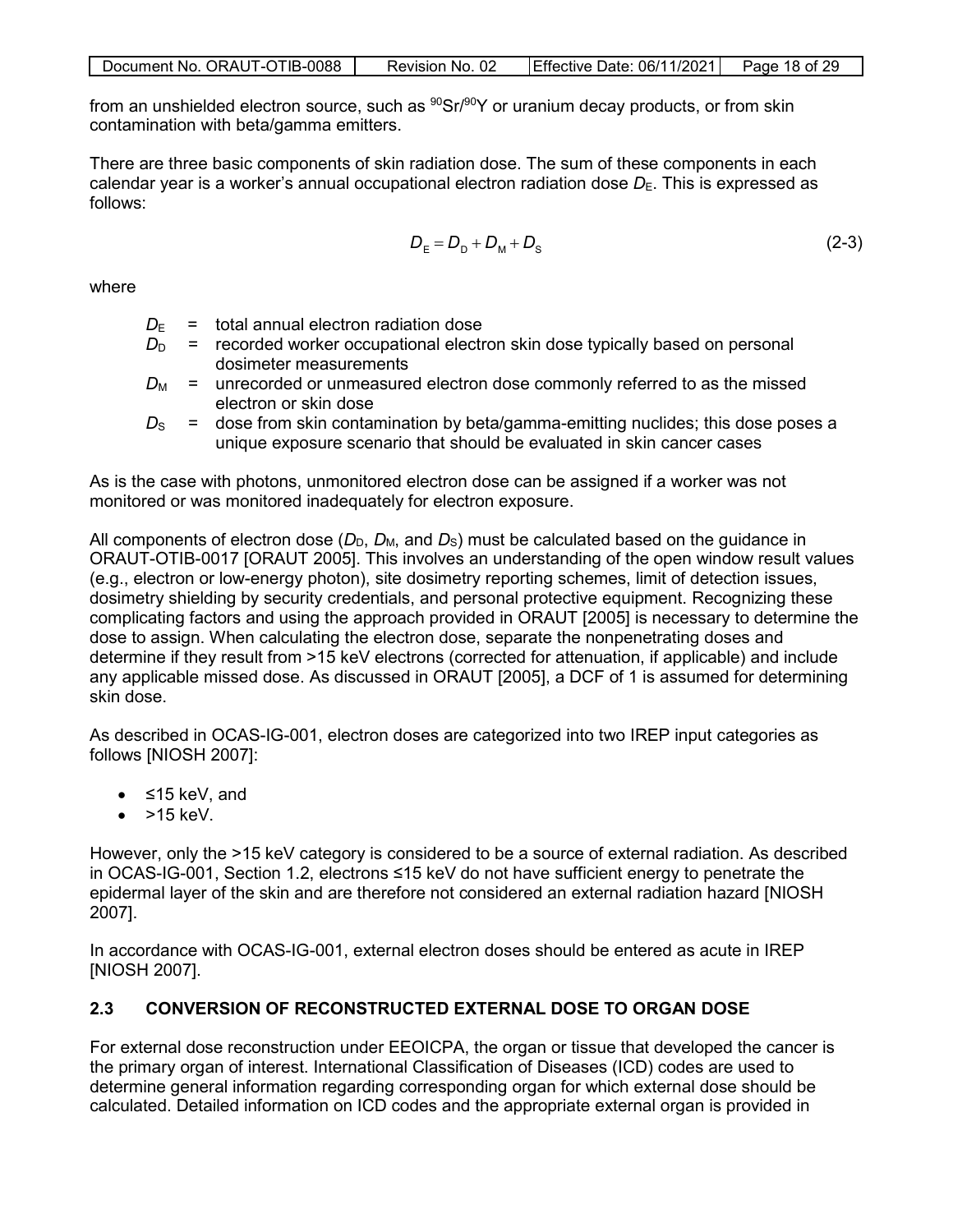| Document No. ORAUT-OTIB-0088 | Revision No. 02 | Effective Date: 06/11/2021 | Page 19 of 29 |
|------------------------------|-----------------|----------------------------|---------------|

ORAUT-OTIB-0005 [ORAUT 2019a]. In addition, target organ selection for X-ray exposures should be done in accordance with ORAUT-OTIB-0006 [ORAUT 2019b].

Film badges and TLDs were typically worn on the upper front torso of the worker's body. Depending on the monitoring era, workplace radiation fields, and site, these devices were calibrated to a selected radiation quantity as follows:

- $\bullet$  Exposure,<sup>1</sup>
- Absorbed dose in air,
- Ambient dose equivalent, or
- Penetrating dose at a selected depth in tissue (i.e., similar to current personal dose equivalent, *Hp(d)*, where *d* = 0.07 millimeter for shallow dose and *d* = 10 millimeters for deep dose).

The precise radiation quantity a site historically used to measure and record dose to workers is difficult to evaluate retrospectively. Under most circumstances, it is known that calibration of early film dosimeters using comparatively high-energy radium or 137Cs gamma sources generally resulted in an overestimation of the dose to a worker in the comparatively lower-energy photon radiation fields typical of the workplace because of the film overresponse to lower-energy photons from shielding and scattering of the radiation. In view of these considerations, the corresponding uncertainties, and the desire to conduct consistent evaluations, organ DCFs are selected from OCAS-IG-001 based on the most favorable geometry [NIOSH 2007]. For most organs this is an anterior-posterior exposure, but for some organs (e.g., lung, esophagus, red bone marrow, bone surfaces) both anterior-posterior and rotational geometries must be evaluated and the geometry that results in the higher POC should be selected. When evaluating claims with multiple cancers, to be consistent, whichever geometry is determined to have the highest overall POC should be applied to all cancers.

Certain exceptions exist to the use of the DCFs in OCAS-IG-001 [NIOSH 2007]. For likely noncompensable cases, the calculation of measured doses involves rounding organ DCFs up to 1 unless the DCF exceeds 1, in which case the actual DCF is applied. This practice was established (1) to help ensure favorability to claimants and (2) to avoid, if possible, reporting a reconstructed organ dose less than the dose of record.

Other exceptions include:

- Reconstruction of dose to the skin, where a DCF of 1 is assumed in accordance with ORAUT-OTIB-0017 [ORAUT 2005],
- Reconstruction of external ambient dose (ambient dose equivalent [*H\*(10)*] DCF in OCAS-IG-001 [NIOSH 2007] for an isotropic exposure geometry as indicated in Attachment B), and
- Reconstruction of organ doses from occupational medical X-rays. Organ-specific doses are presented in the respective site profiles as described in ORAUT-PROC-0061 [ORAUT 2017b]. In the absence of organ-specific dose in the site profile, ORAUT-OTIB-0006 provides default organ doses.

### <span id="page-18-0"></span>**2.4 UNCERTAINTY**

 $\overline{a}$ 

The uncertainties in the measured dosimeter dose and the occupational medical dose are assumed to have a normal distribution, while the uncertainties in the missed dose are assumed to have a

<sup>1</sup> *Exposure* is used to measure gamma and X-ray radiation interaction only with air and was historically measured in roentgens:  $1 R = 2.58 \times 10^{-4}$  coulomb per kilogram. It is a measure of the ionizations of the molecules in a mass of air. The quantity is easy to measure directly and was used historically to calibrate radiation protection instruments and dosimeters.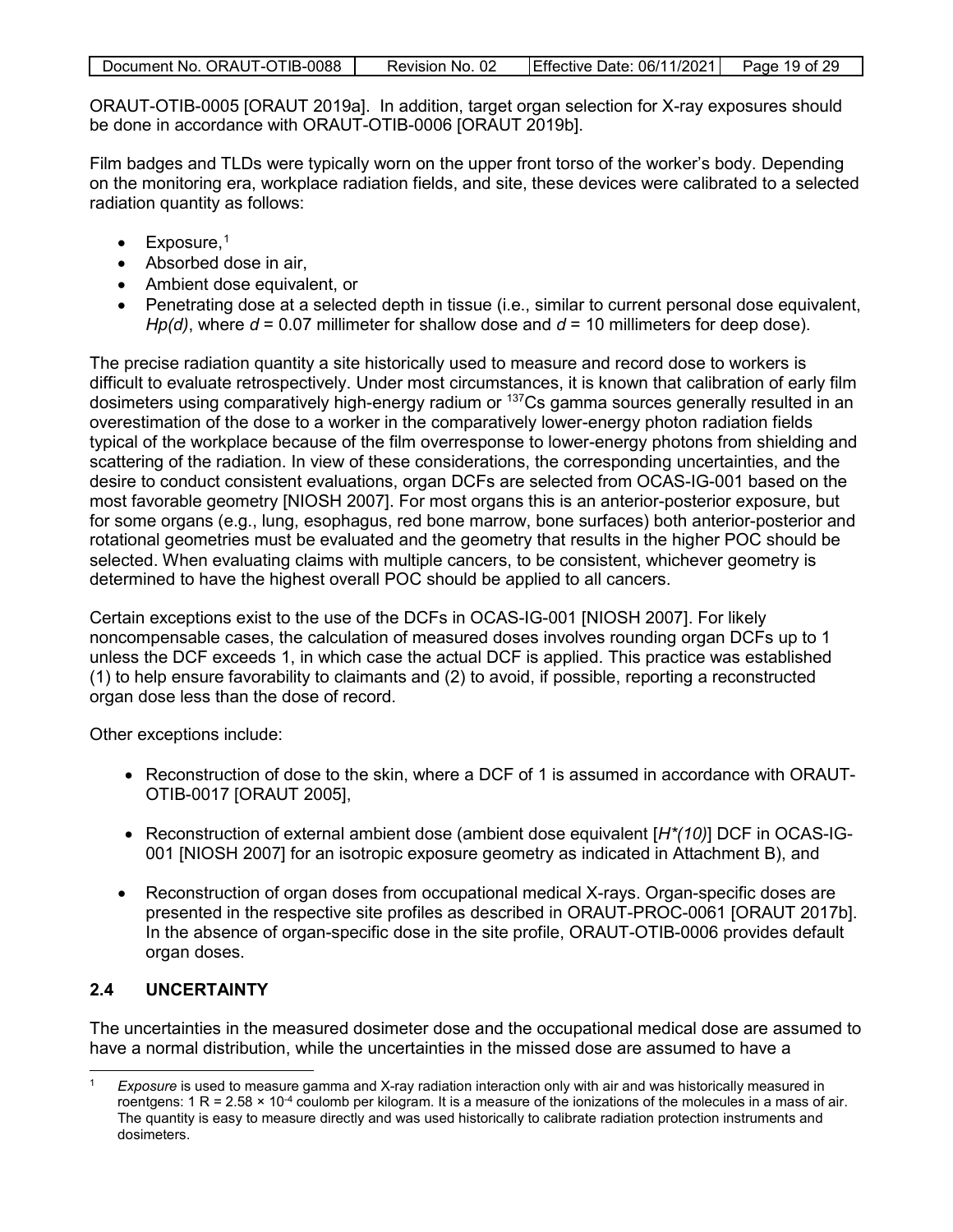| Document No. ORAUT-OTIB-0088 | Revision No. 02 | Effective Date: 06/11/2021 | Page 20 of 29 |
|------------------------------|-----------------|----------------------------|---------------|
|                              |                 |                            |               |

lognormal distribution. Ambient onsite dose is assumed to have a normal or lognormal distribution. The uncertainty in the organ DCF is assumed to have a triangular distribution as provided in NIOSH [2007].

Assessment of the overall external dose uncertainty is dependent on the dose reconstruction approach. For likely compensable claims (underestimates), uncertainty might not need to be applied. For likely noncompensable claims (overestimates), the uncertainty can be incorporated by increasing the assigned dose components and assigning them as constants. For best estimates claims, each dose component is treated as a distribution and Monte Carlo sampling of the distributions is employed to calculate the overall uncertainty of the dose estimate.

Attachment B and ORAUT [2019b] provide details on the assessment of uncertainties for external ambient and occupational medical X-ray doses, respectively.

#### <span id="page-19-0"></span>**3.0 ATTRIBUTIONS AND ANNOTATIONS**

All information requiring identification was addressed via references integrated into the reference section of this document.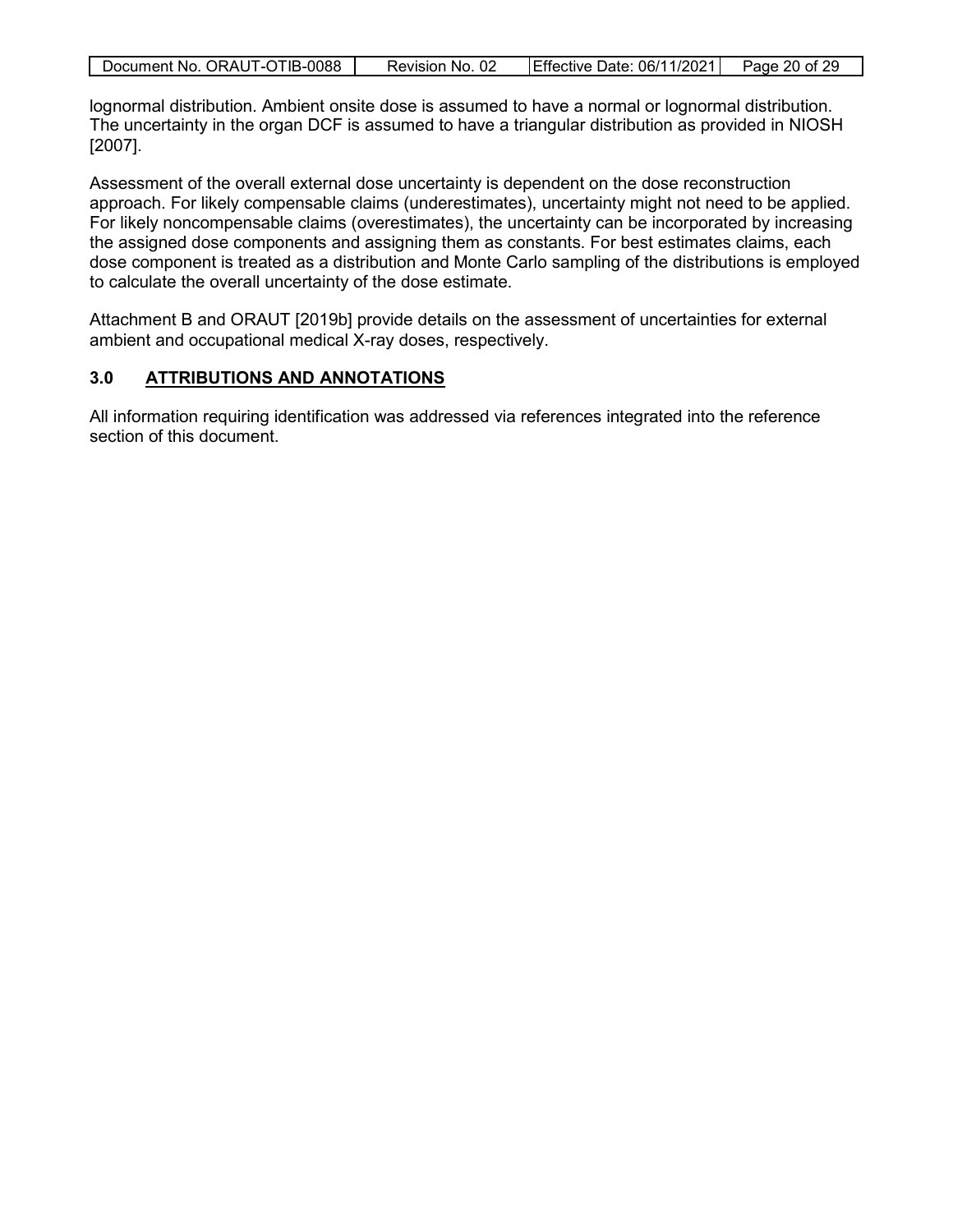| Document No. ORAUT-OTIB-0088 | Revision No. 02 | Effective Date: 06/11/2021 | Page 21 of 29 |
|------------------------------|-----------------|----------------------------|---------------|
|------------------------------|-----------------|----------------------------|---------------|

#### <span id="page-20-0"></span>**REFERENCES**

3 C.F.R. EO 13179, [2020]. Providing compensation to America's nuclear weapons workers. [SRDB Ref ID: 185449]

10 C.F.R. 835, [2020]. Occupational radiation protection. [SRDB Ref ID: 183478]

BT [2007]. Default assumptions and methods for atomic weapons employer dose reconstructions. Richland, WA: Battelle Team Dose Reconstruction Project for NIOSH. Battelle-TIB-5000, Rev. 00, April 2. [SRDB Ref ID: 32016]

ICRP [1991]. 1990 recommendations of the International Commission on Radiological Protection. ICRP Publication 60. Ann ICRP *2*(1–3). [SRDB Ref ID: 11517]

NIOSH [2002]. NIOSH-Interactive RadioEpidemiological Program (NIOSH-IREP) technical documentation. Cincinnati, OH: U.S. Department of Health and Human Services, Centers for Disease Control and Prevention, National Institute for Occupational Safety and Health. June 18. [SRDB Ref ID: 22398]

NIOSH [2007]. External dose reconstruction implementation guideline. Cincinnati, OH: U.S. Department of Health and Human Services, Centers for Disease Control and Prevention, National Institute for Occupational Safety and Health. OCAS-IG-001, Rev. 3, November 21. [SRDB Ref ID: 38864]

O'Connell P [2011]. DOE adoption of 1990 ICRP recommendations on neutron weighting factors. Memorandum to C. Kirkwood. Washington, DC: U.S. Department of Energy, Office of Health and Safety. December 20. [SRDB Ref ID: 106069]

ORAUT [2005]. Interpretation of dosimetry data for assignment of shallow dose. Oak Ridge, TN: Oak Ridge Associated Universities Team. ORAUT-OTIB-0017, Rev. 01, October 11. [SRDB Ref ID: 19434]

ORAUT [2006a]. A standard methodology for overestimating external doses measured with thermoluminescent dosimeters. Oak Ridge, TN: Oak Ridge Associated Universities Team. ORAUT-OTIB-0008, Rev. 01, May 12. [SRDB Ref ID: 29950]

ORAUT [2006b]. A standard complex-wide methodology for overestimating external doses measured with film badge dosimeters. Oak Ridge, TN: Oak Ridge Associated Universities Team. ORAUT-OTIB-0010, Rev. 01, June 5. [SRDB Ref ID: 29953]

ORAUT [2008]. Assignment of missed neutron dose based on dosimeter records. Oak Ridge, TN: Oak Ridge Associated Universities Team. ORAUT-OTIB-0023, Rev. 01, May 14. [SRDB Ref ID: 43937]

ORAUT [2010]. Hanford site – occupational external dose. Oak Ridge, TN: Oak Ridge Associated Universities Team. ORAUT-TKBS-0006-6, Rev. 04, January 7. [SRDB Ref ID: 77581]

ORAUT [2011] Use of coworker dosimetry data for external dose assignment. Oak Ridge, TN: Oak Ridge Associated Universities Team. ORAUT-OTIB-0020, Rev. 03, November 14. [SRDB Ref ID: 104029]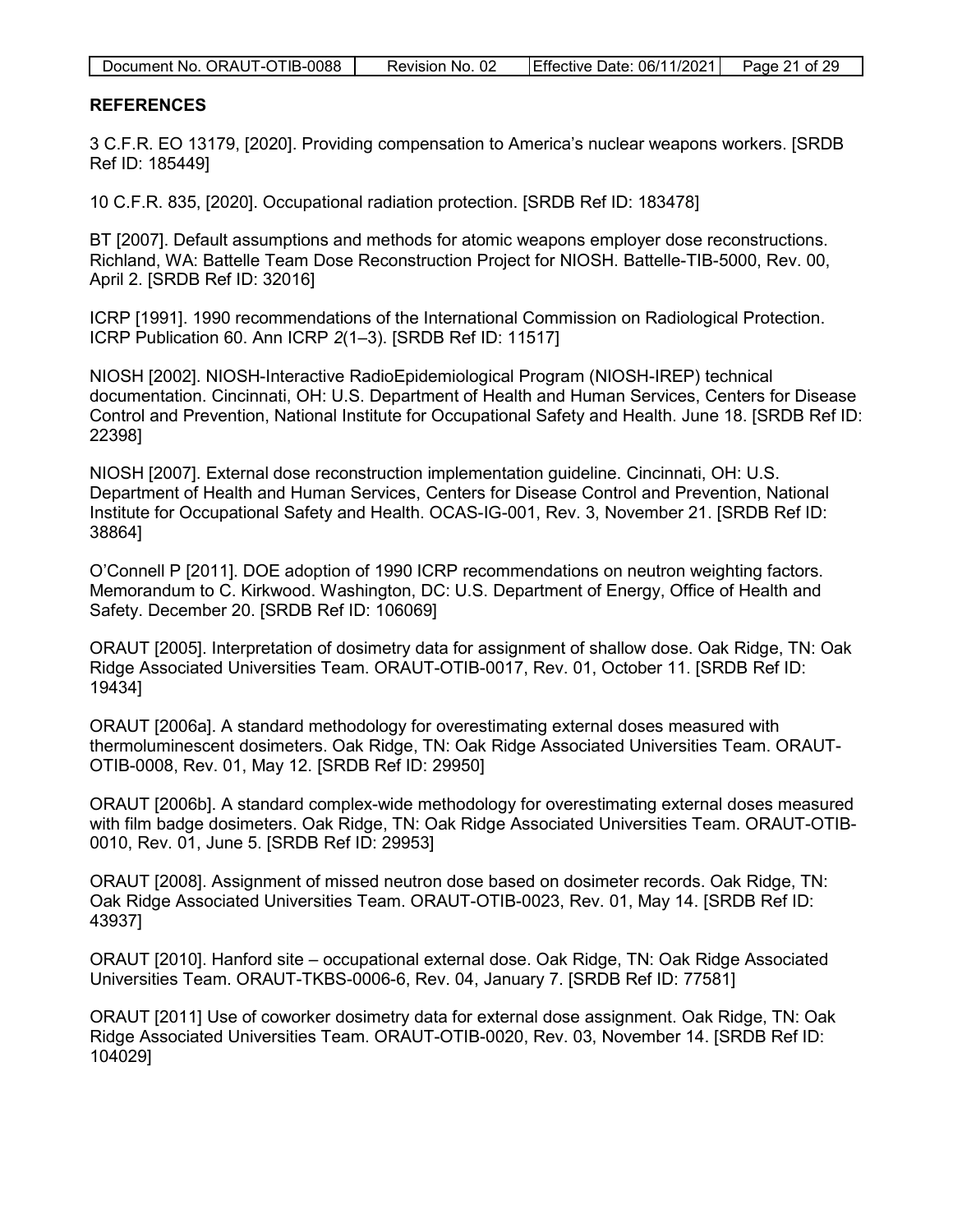|  | Document No. ORAUT-OTIB-0088 | Revision No. 02 | Effective Date: 06/11/2021 | Page 22 of 29 |
|--|------------------------------|-----------------|----------------------------|---------------|
|--|------------------------------|-----------------|----------------------------|---------------|

ORAUT [2014]. Parameters to consider when processing claims for construction trade workers. Oak Ridge, TN: Oak Ridge Associated Universities Team. ORAUT-OTIB-0052, Rev. 02, July 24. [SRDB Ref ID: 133862]

ORAUT [2017a]. Guidance on assigning occupational x-ray dose under EEOICPA for x-rays administered off site. Oak Ridge, TN: Oak Ridge Associated Universities Team. ORAUT-OTIB-0079, Rev. 02, June 15. [SRDB Ref ID: 166967]

ORAUT [2017b]. Occupational medical x-ray dose reconstruction. Oak Ridge, TN: Oak Ridge Associated Universities Team. ORAUT-PROC-0061, Rev. 04, June 6. [SRDB Ref ID: 166910]

ORAUT [2018a]. Internal dose reconstruction. Oak Ridge, TN: Oak Ridge Associated Universities Team. ORAUT-OTIB-0060 Rev. 02, April 20. [SRDB Ref ID: 171554]

ORAUT [2018b]. Applications of regression in external dose reconstruction. Oak Ridge, TN: Oak Ridge Associated Universities Team. ORAUT-RPRT-0087, Rev. 00, March 13. [SRDB Ref ID: 170100]

ORAUT [2019a]. Internal dosimetry organ, external dosimetry organ, and IREP model selection by ICD-10 code. Oak Ridge, TN: Oak Ridge Associated Universities Team. ORAUT-OTIB-0005, Rev. 06, September 27. [SRDB Ref ID: 178311]

ORAUT [2019b]. Dose reconstruction from occupational medical x-ray procedures. Oak Ridge, TN: Oak Ridge Associated Universities Team. ORAUT-OTIB-0006, Rev. 06, September 27. [SRDB Ref ID: 178310]

ORAUT [2020]. Roadmap to reconstructing dose. Oak Ridge, TN: Oak Ridge Associated Universities Team. ORAUT-PROC-0106, Rev. 02, October 1. [SRDB Ref ID: 183324]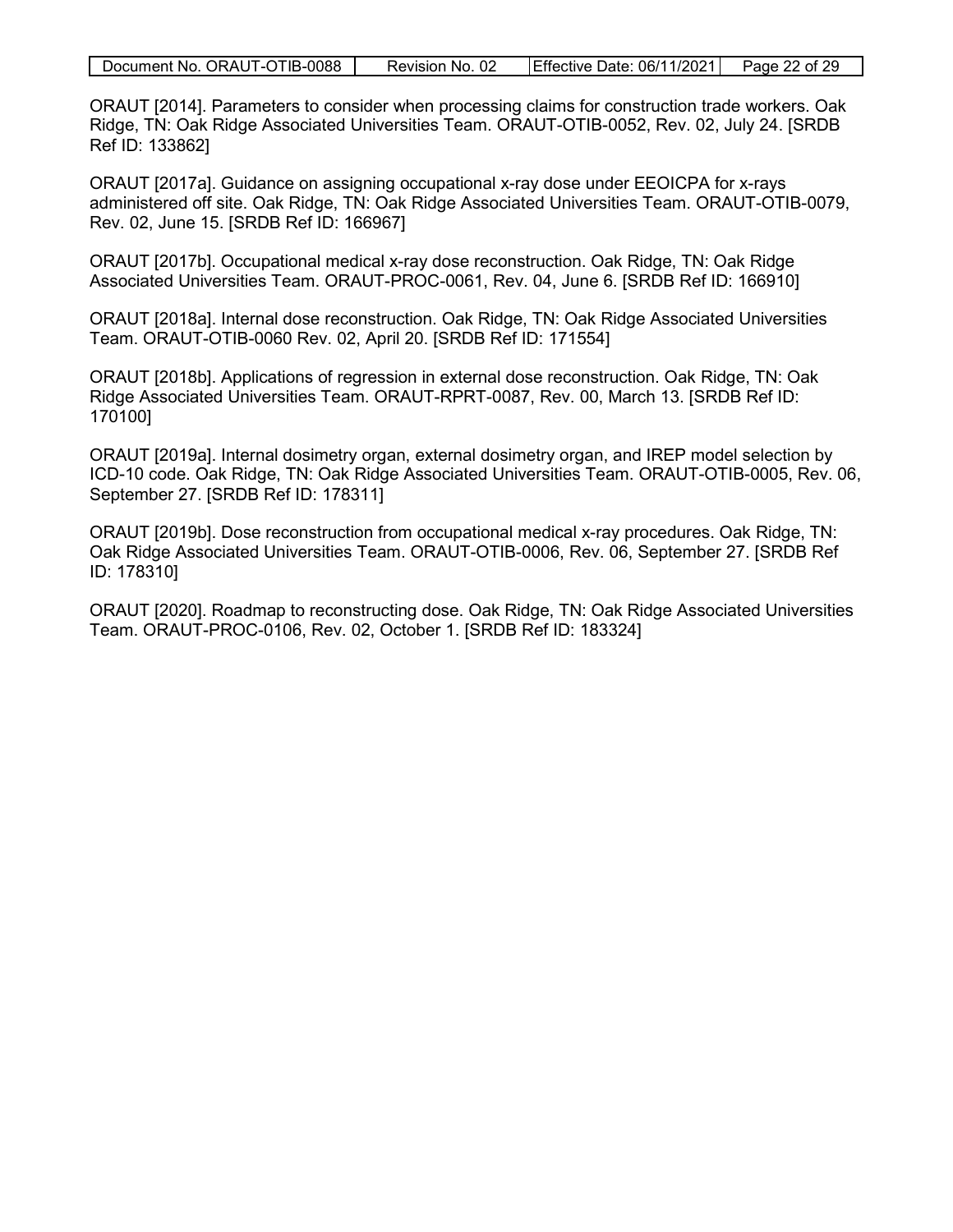#### **ATTACHMENT A METHOD FOR ASSIGNING MISSED DOSE WHEN THE NUMBER OF NULL RESULTS IS UNKNOWN**

<span id="page-22-0"></span>The basis for these instructions is Section 2.1.2.3 of OCAS-IG-001, *External Dose Reconstruction Implementation Guideline* [NIOSH 2007].

#### **Overestimating Approach (Appropriate for Likely Noncompensable Cases)**

Instruction: Calculate the maximum number of potential zeros (*N*max), taking into consideration the published exchange frequency and applicable dose limits. This number multiplied by the LOD (i.e., *N*max × *LOD*) is considered the 95th percentile of a lognormal distribution. Multiply by LOD/2 (i.e., *N*max × *LOD*/2) to determine the GM. These values are assumed to have a lognormal distribution with a GSD of 1.52.

Example: Assume the case and site profile information has provided a 1-rem reported annual dose, weekly exchanges, LOD of 40 mrem, 300-mrem/wk dose limit for the era, and a 52-wk work year:

- The  $N_{\text{max}}$  is 48 (e.g., 300 mrem/wk for 3 wk, 100 mrem in 4th wk, zero the rest).
- The missed dose assigned is  $48 \times 0.040$  rem/ $2 = 0.960$  rem (lognormal, 1.52 in IREP Parameter 2).

#### **Underestimating Approach (Appropriate for Likely Compensable Cases)**

Instruction: Calculate the median between the maximum and minimum number of potential zeros (*N*med), taking into consideration the published exchange frequency, applicable dose limits, and LOD. When multiplied by LOD/2,  $N_{\text{med}} \times$  *LOD*/2 is the GM. This is considered an underestimating approach in comparison with the guidance in OCAS-IG-001 [NIOSH 2007]. If the arithmetic median is a partial number, round up (cannot have a fraction of a dosimeter and rounding up is slightly claimant favorable). For example, the *N*<sub>med</sub> between 27 and 48 dosimeters is 37.5 dosimeters. Use 38 dosimeters in the calculation.

Example: Using the same assumptions as above:

- The  $N_{\text{max}}$  is 48.
- The minimum number of zeros is 27 (e.g., 40 mrem in 25 wk, zero the rest).
- The  $N_{\text{med}}$  is 38.
- The missed dose assigned is  $38 \times 0.040$  rem/ $2 = 0.760$  rem (lognormal, 1.52 in IREP Parameter 2).

#### **Best-Estimate Approach (Appropriate for Cases in Which Overestimating Approach Results in POC >45% and Underestimating Approach Results in POC <52%)**

Instruction: Calculate the *N*<sub>med</sub> between the *N*<sub>max</sub> and minimum number of potential zeros, taking into consideration the published exchange frequency, applicable dose limits, and LOD. When multiplied by LOD/2 (i.e., N<sub>med</sub> × *LOD*/2), the resultant value is considered the GM of a lognormal distribution. When multiplied by the LOD (i.e., *N*max × *LOD*), the resultant value is considered the 95th percentile of a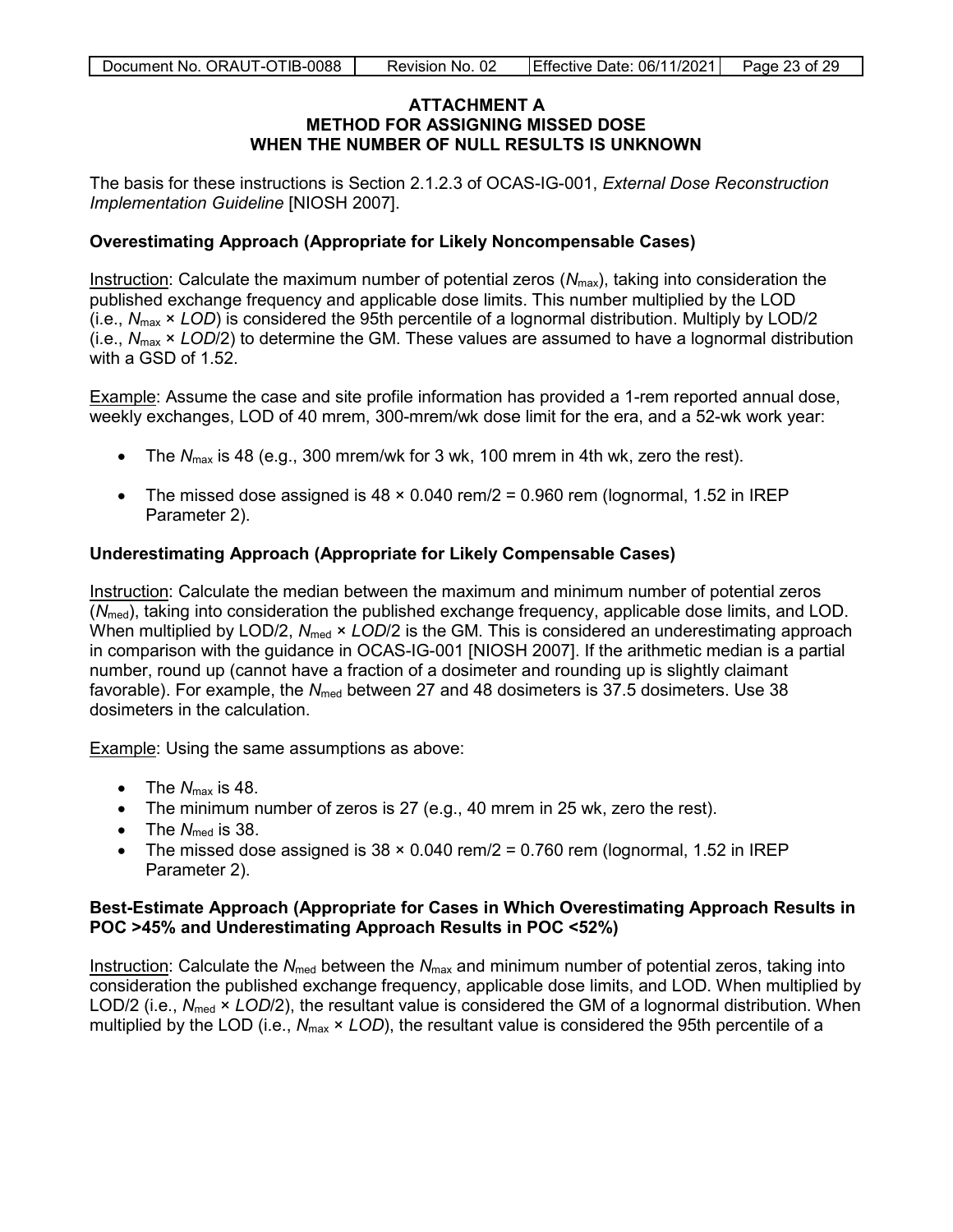#### **ATTACHMENT A METHOD FOR ASSIGNING MISSED DOSE WHEN THE NUMBER OF NULL RESULTS IS UNKNOWN (continued)**

lognormal distribution, and the GSD must be calculated accordingly using the 95th- and 50thpercentile dose. The GSD is calculated as:

$$
GSD = \left(\frac{95th\,\text{percentile}}{50th\,\text{percentile}}\right)^{\left(\frac{1}{1.64485}\right)}
$$
\n(A-1)

Example: Assumptions are the same as above.

- The  $N_{\text{max}}$  is 48.
- The minimum number of zeros is 27.
- The  $N_{\text{med}}$  is 38.
- The missed dose is  $38 \times 0.040/2 = 0.760$  rem (lognormal).
- 95th percentile dose is  $48 \times 0.040 = 1.920$  rem;  $\text{GSD} = \left(\frac{1.920}{0.760}\right)^{\left(\frac{1}{1.64485}\right)} = 1.757$  $(1.920)^{\left(\frac{1}{1.64485}\right)}$  $=\left(\frac{1.920}{0.760}\right)^{(1.94405)} = 1.757.$
- The missed dose assigned = 0.760 rem (calculated in previous bullet), lognormal, 1.757 in IREP parameter 2.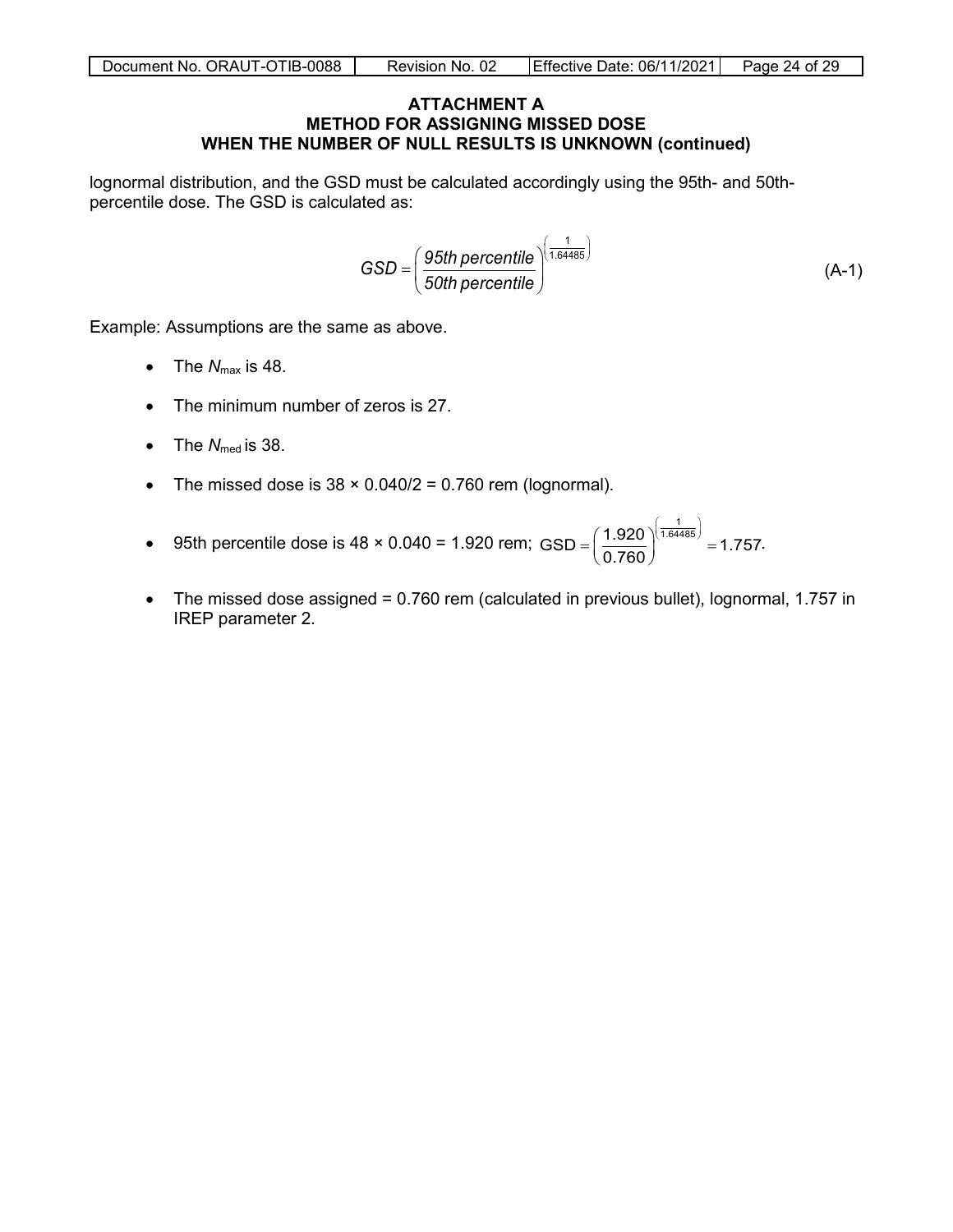#### **ATTACHMENT B ONSITE AMBIENT DOSE ASSIGNMENT**

#### **TABLE OF CONTENTS**

<span id="page-24-0"></span>

| <b>SECTION</b> |         |  |
|----------------|---------|--|
| <b>B.1</b>     | General |  |
| <b>B.2</b>     |         |  |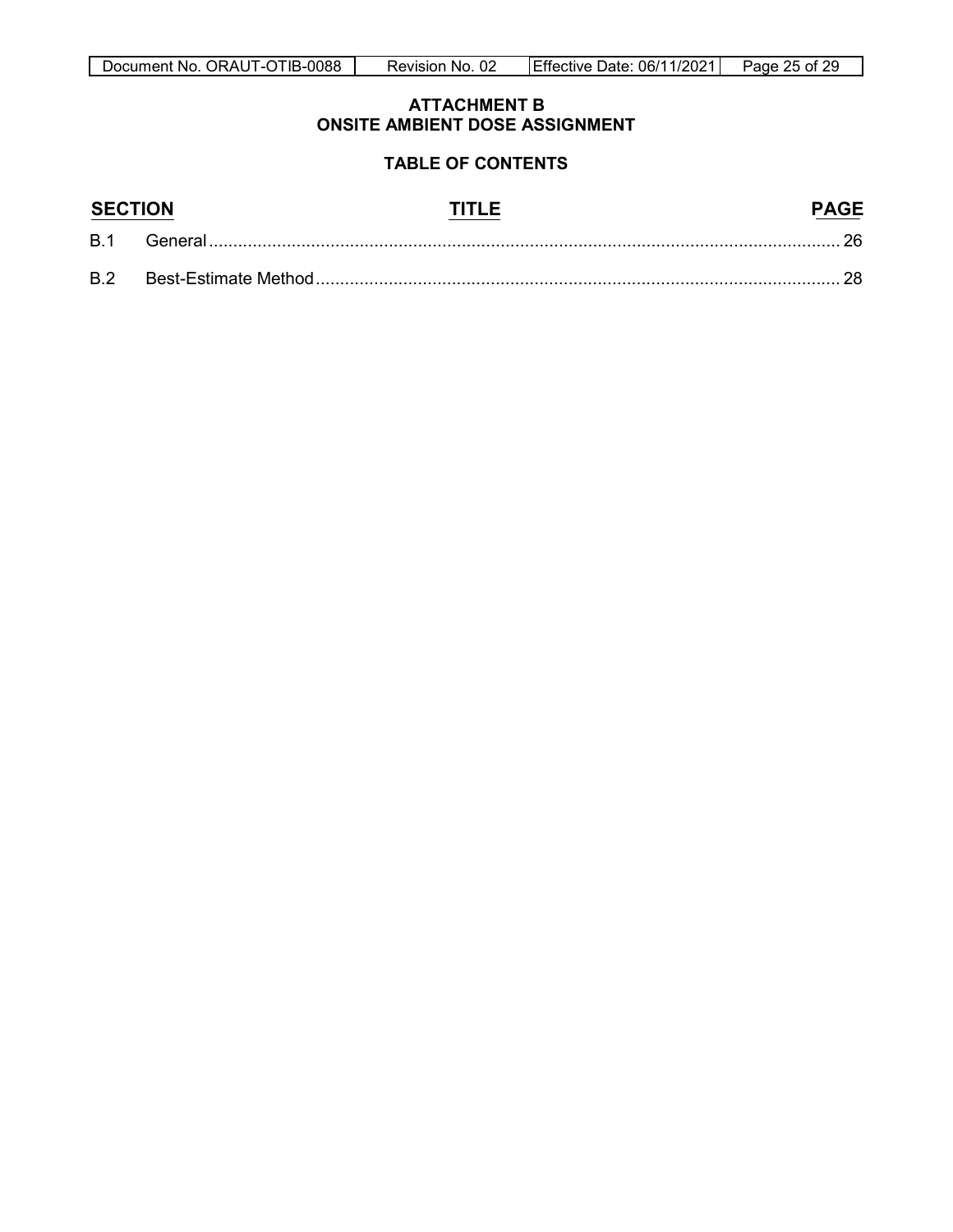#### **ATTACHMENT B ONSITE AMBIENT DOSE ASSIGNMENT (continued)**

This attachment provides guidance for the assignment of external onsite ambient dose. This attachment is intended to provide general information about assignment of this dose; site-specific guidance might be provided in the site profile.

### <span id="page-25-0"></span>**B.1 GENERAL**

As described in OCAS-IG-001, *External Dose Reconstruction Implementation Guideline* [NIOSH 2007], doses from elevated background radiation as a result of DOE or AWE activities must be included in dose reconstructions. This requirement is complicated by site reporting practices, fallout from atmospheric weapons testing, and worker location in relation to site monitoring data. Because these exposures are a concern for workers who were not monitored or who worked at a site where elevated background radiation from DOE or AWE activities might have been subtracted from dosimeter results, reconstruction of doses must rely on information in site-specific site profiles and other published health physics resources.

External film dosimeters or TLDs have been used for occupational radiation monitoring since the 1940s. To account for background radiation levels that are not traditionally included in occupational radiation dose records, control dosimeters have been used from the outset. Good radiation protection practice dictates that during shipment a control dosimeter accompanies each batch of dosimeters issued to workers. Between manufacture or annealing and issuance, and between retrieval and processing, each shipment of dosimeters is irradiated by natural cosmic and terrestrial radiation sources and potentially inadvertently irradiated by other sources. The function of the control dosimeter is to measure all nonoccupational radiation exposure to the batch of dosimeters. When processed, the reading from the control dosimeter is subtracted from the reading of each of the other dosimeters in the batch, which yields a result for each dosimeter that is solely due to occupational radiation exposure. Note that the subtraction could occur with raw data, such as optical density readings for film or glow curves, or with transformed data, such as exposures in roentgens, absorbed doses in rad or gray, or dose equivalents in rem or sievert.

Determination as to whether control dosimeters were exposed to elevated ambient levels of external radiation (EALER) is generally associated with where the control dosimeters were stored. From the intended use of control dosimeters, it is clear that controls should be subjected to exactly the same nonoccupational radiation exposure as the issued dosimeters and differ only in the occupational component. The implementation of this intention (that is, procedures for issuance and retrieval of dosimeters) likely differed over time at a given facility and certainly differed among DOE and AWE sites. For example, at large facilities, controls might have been kept at a central dosimeter location or distributed with batches of dosimeters to remote identification (ID) badge or dosimeter exchange buildings such as guard stations near reactors, reprocessing facilities, or manufacturing facilities. During some periods, dosimeters were incorporated into ID badges to ensure that no one entered without a dosimeter, and these ID badges were picked up at the entrance station at the beginning of each shift and returned there at the end of each shift. If control dosimeters were kept at remote exchange facilities, they would have recorded EALER at those facilities. Such doses from EALER recorded by the controls would subsequently have been subtracted from each worker's dosimeter reading. However, if control dosimeters were kept at a distant central badging facility where ambient radiation levels were lower than in the work areas, each worker's dosimeter would have recorded not only his or her occupational exposure, but also his or her exposure to EALER. In the latter case, no adjustment for occupational environmental radiation levels is needed because it would have been included in the worker's occupational measurements.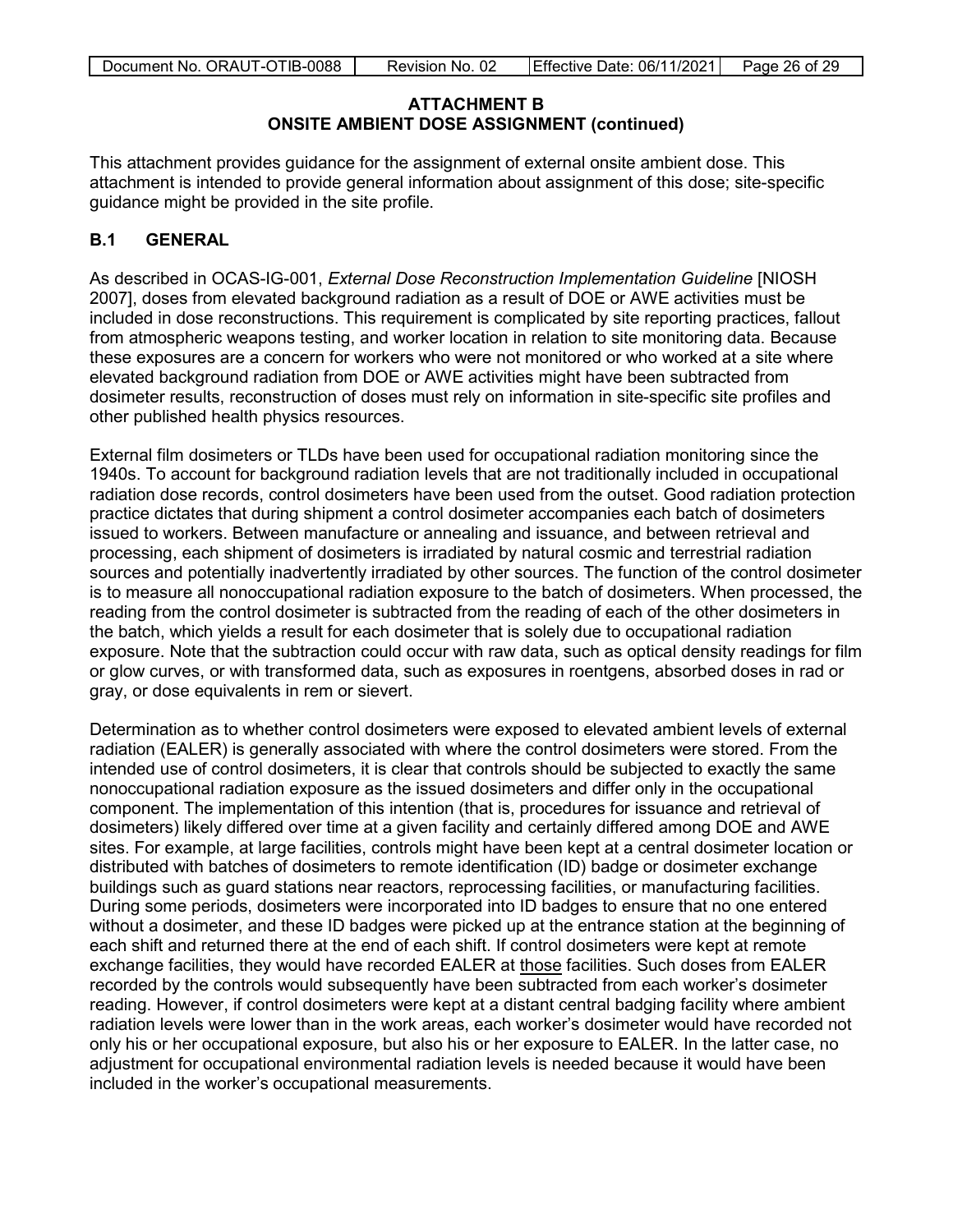#### **ATTACHMENT B ONSITE AMBIENT DOSE ASSIGNMENT (continued)**

For the early days of reactor operation, one important component of external environmental dose arises from submersion in, or irradiation at a distance from, a plume of  $41$ Ar (with a radiological half-life of 1.83 hours), which formed when naturally occurring <sup>40</sup>Ar nuclei absorbed neutrons near operating reactors. The emissions from <sup>41</sup>Ar are primarily a 1.2-MeV (maximum) beta particle and a 1.3-MeV photon. A wooden badge exchange building would likely provide very little shielding or attenuation of the photons and, if air exchange rates at the control dosimeter storage point were high, even the beta component could have approached outdoor levels. In addition to radiation from airborne releases of radioactive materials, other components of EALER could arise from:

- Scattered radiation from waste trenches, storage facilities, etc.;
- Terrestrial contamination; and
- Skyshine (radiation scattered to the ground from air over nuclear or high-energy accelerator facilities).

However, these components are unlikely to have been the same at dosimeter exchange facilities as they were on the rest of the site, so control dosimeters that were stored at remote exchange facilities would not have recorded this component.

Processes with potential for significant EALER include:

- Operating production reactors,
- Fuel reprocessing,
- Other radiochemical processing facilities,
- Atmospheric nuclear weapons testing,
- Underground nuclear weapons testing with significant venting of fission gasses,
- Accidental airborne releases of radioactive materials, and
- Certain high-energy accelerators (in the early years).

Large sites might have had inhomogeneous EALER, and control dosimeters that were distributed with batches intended for particular areas might have been able to measure significant EALER that the workers' dosimeters might have missed.

In general, there is a point in time at a particular site after which there is no need to assess specific EALER to add to the worker's dose because (1) levels were so low they would not significantly affect the POC, and (2) control dosimeters were kept under controlled conditions and EALER would not have been subtracted. As environmental monitoring programs matured, environmental TLD measurements ruled out significant EALER values. This point in time can only be established for a particular site by reviewing site and worker monitoring practices.

External dosimetry results account for both occupational and environmental penetrating radiation exposures if control dosimeters were not exposed to EALER due to operations. Not all DOE and AWE sites experienced the problem of missed EALER.

All external ambient doses are assigned in IREP as follows:

- Exposure rate: Chronic, and
- Radiation type: Photons  $E = 30$  to 250 keV.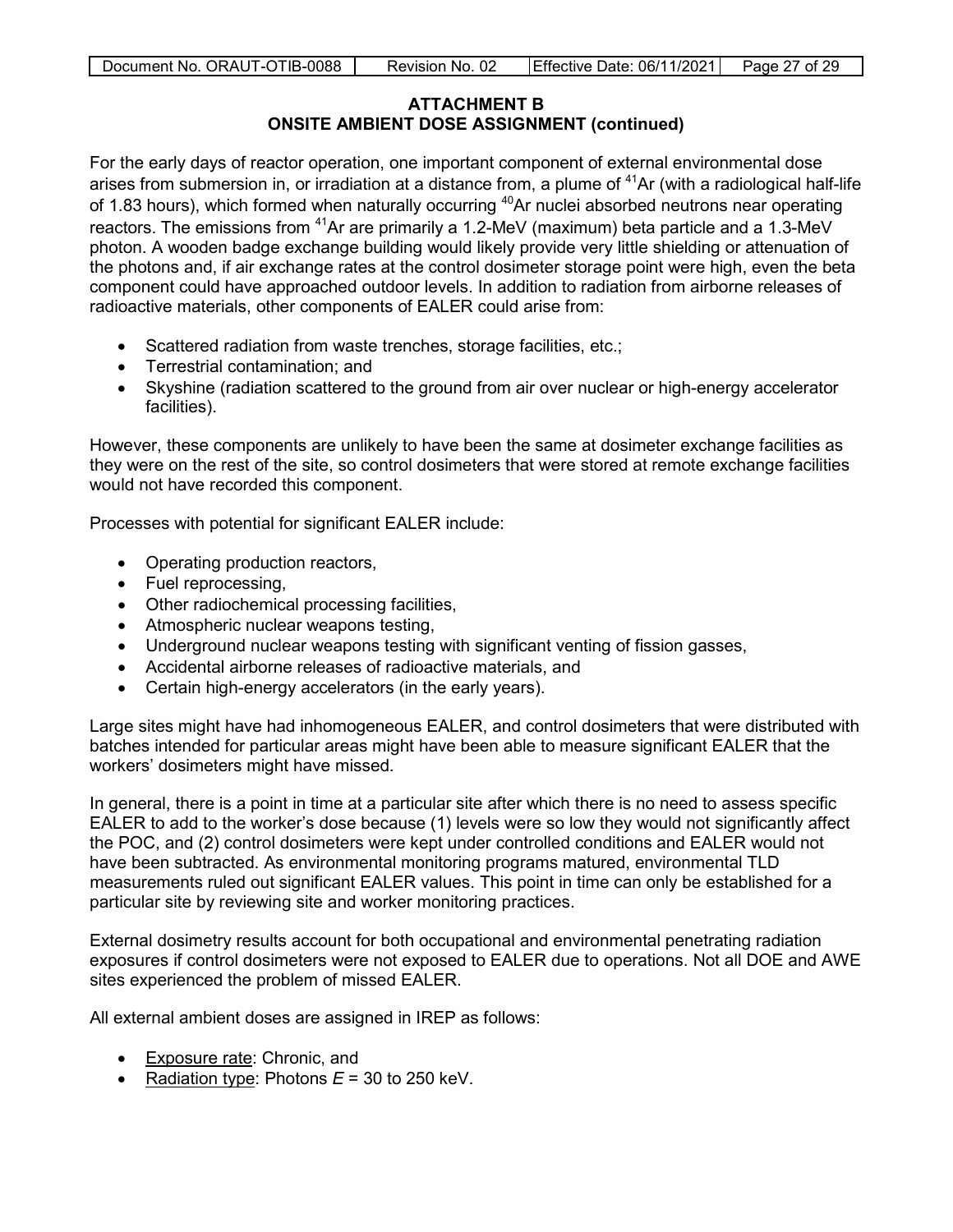#### **ATTACHMENT B ONSITE AMBIENT DOSE ASSIGNMENT (continued)**

Due to the variations in site geography, monitoring practices, reporting practices, facilities, and operations, a best estimate cannot be generated for a site that does not have a complete site profile. To assess doses in recent years that might not be covered in the site profiles, the most recent onsite ambient doses can be assumed to apply.

#### <span id="page-27-0"></span>**B.2 BEST-ESTIMATE METHOD**

Most dose reconstructions, for which data are provided in the site profile, use a Monte Carlo method in which the external environmental dose with its uncertainty distribution is multiplied by the appropriate organ DCF distribution to calculate the best-estimate ambient dose. A best estimate must take into account all available records pertinent to determination of work location. For workers who worked in multiple areas of the site, if the worker's records and claimant interview do not provide enough information to determine specific work locations, the site GM dose, with GSD, is appropriate for best estimates. Battelle-TIB-5000, *Default Assumptions and Methods for Atomic Weapons Employer Dose Reconstructions* [BT 2007], provides guidance on the relationship between the arithmetic average and GM (and GSD).

Dose reconstructors should use site-specific guidance on the calculation of environmental dose when provided (i.e., number of hours, area dose rates, etc. for calculation of the ambient dose assignment). If site-specific guidance is not available, the assumption should be made that the worker worked 50 hr/wk and 50 wk/yr (to reasonably account for holiday and/or vacation time) or a total of 2,500 work hours per year when assigning ambient dose as a best estimate. Partial years of employment should be scaled accordingly. In addition, if the claimant interview indicates that fewer or more hours were worked, then this information should be used. For example, if the worker was off the site half of the time where only natural background radiation levels existed, only 25 hours of exposure per week should be assumed.

The calculated annual dose using site information is multiplied by the appropriate *exposure*-(*R*)-toorgan DCF in OCAS-IG-001 [NIOSH 2007] for an isotropic exposure geometry for most sites to determine the dose to be assigned for each year. Some sites provide environmental data based on survey measurements or calculations rather than film or TLD dosimeter results. For sites that provide the data, the calculated annual dose should be multiplied by the appropriate ambient dose equivalent [*H\*(10)*] DCF in OCAS-IG-001 for an isotropic exposure geometry. A DCF of 1 for onsite ambient dose is applied for cancers where the skin is used to calculate external dose.

If supporting documentation for all of the elements necessary for a best-estimate dose reconstruction does not exist, conservative assumptions should be applied in relation to work location and area conditions, erring in favor of the claimant.